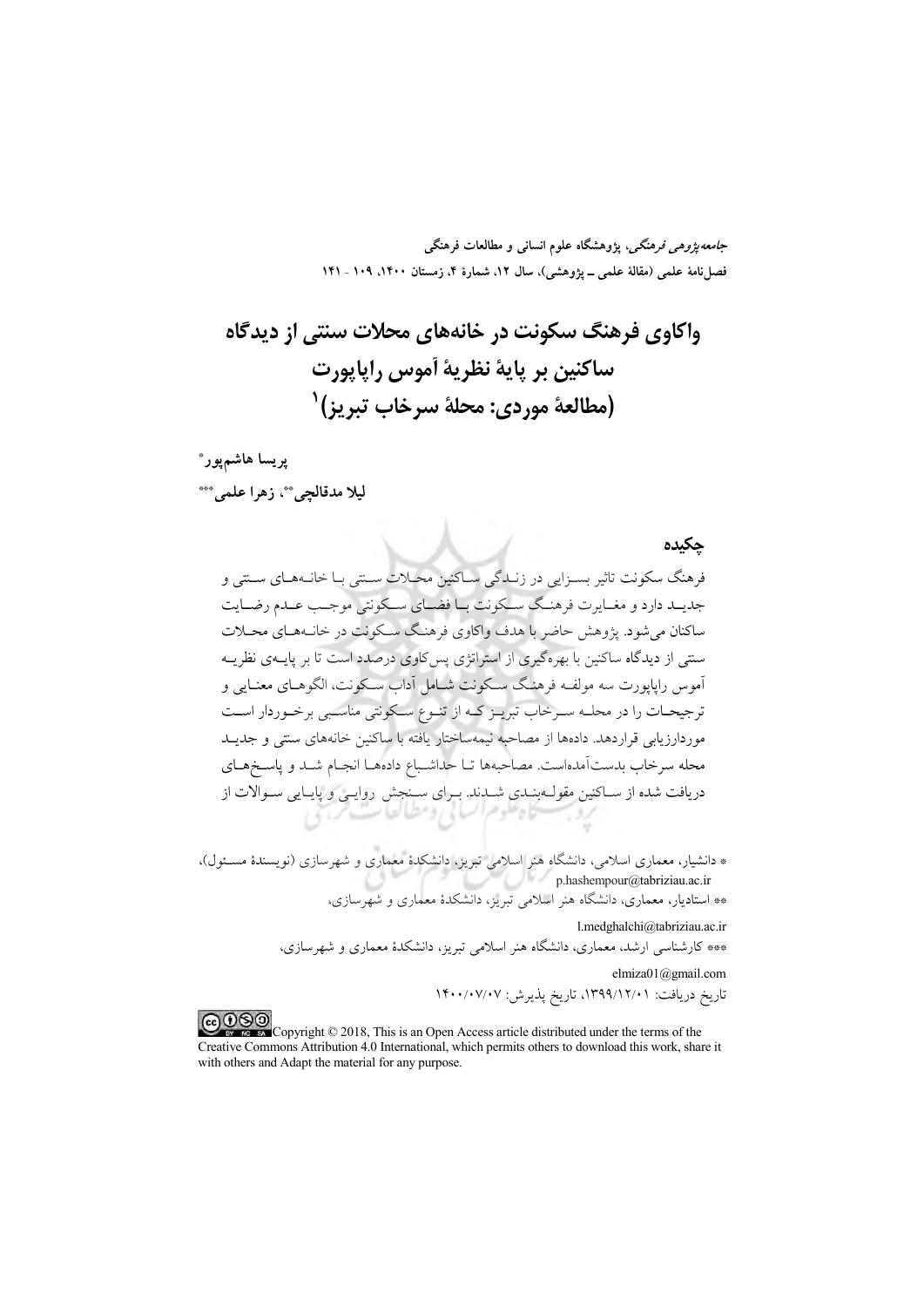پیشآزمون و آلفای کرونباخ استفاده شد، در ادامهی تحلیلها، مقایسـه خانـههـای سـنتی و جدید برای متغیرهای مورد بررسـی بـا اسـتفاده از آزمـون (t-student) و مقایســهی میــانگین گروههای سنی با استفاده از آزمون چنددامنهای دانکن صورت گرفت و همبستگی صـفات و تجزیهی واریانس بر روی گروههای سنی انجام شد. نتایج حاصل از تحلیل دادهها در حیطـه أداب سكونت، الگوهـاي معنـايي و ترجيحـات سـكونتي در خانـه هـاي سـنتي و جديـد بهدست آمد. بین ساکنان، گروه میانسال و پیر نسبت به جوانان تمایل بیشــتر بــه ســکونت در محلات سنتی داشتند. این تحقیق لزوم توجه به بازسازی و نوسـازی خانــه هــا در محــلات سنتی جهت زیست مطلوب ساکنان را آشکار می کند.

كليدواژهها: فرهنگ سكونت، محلات ستتي، خانـههـاي سـتتي، خانـههـاي جديـد، محلەي سرخاب.

#### ١. مقدمه

برای بررسی هر نوع معماری، شناخت محیط و عوامـل مولـد آن اهمیـت زیـادی دارد. لـذا تحقیق در معماری معاصر و گذشته بدون تعمـق در معمـاری مردمـی و درک خصوصـیات اجتماعی- فرهنگی آن کامل نیست. در این میان معماری مسکونی نسبت به دیگر انـواع آن، ارتباط کالبد بنا، شیوههای زندگی و خصوصیات اجتماعی-فرهنگی را با وضوح بـیش تـری نمــودار مــي ســازد(خاکيور و ديگــران،۱۳۹۴: ۴). از آنجــا کــه ســاختن مســکن يديــدهاي فرهنگی است؛ شکل، سازمان و نظم فضایی آن متاثر از محیط فرهنگے ای اسـت کــه بــه آن تعلق دارد. راپایورت از جمله پیشگامان جوزه انسان شناسی فضا و معماری شناخته می شـود، که کالبد و فرهنگ را در ارتباط باهم تحلیـل مـیکنـد. از ایــن٫رو، در حــوزه مفهــومشناســی جغرافیـای محیطـی، اصـالت را بـه هـیچکـدام ایـن دو عنصـر نـداده و بـه نـوعی رابطـه رفتوبرگشتی بین آنها معتقداست. به عبارت دیگر، درست اسـت کـه در حــوزه تــداخل در جغرافیای محیط، انسانها به محیط شکل میدهند ولی به محض آنکـه محـیط سـاختهشـد. مى تواند رفتار انسانها را سازماندهى وكنترل كند. بنابراين رايايورت موقعيت انفعـالى انســان نسبت به محیط را رد کرده و بـهجـای آن، نـوعی کـنش متقابـل او و محـیط جغرافیـایی را پیشـنهاد مـی کند(محمـدیزاده،۱۳۹۵: ۳۶۹). بنایــه نظـر وی هــدف فعــال مســکن ایجــاد محیطی است که به بهترین شکل با شیوه زندگی یک قوم هماهنگ باشـلـ(راپاپورت، ۱۳۸۸: ٨٢). ديدگاه ساکنين نسبت به خانهها در محــلات ســـتي کــه محصــول فرهنـگ گروهــي از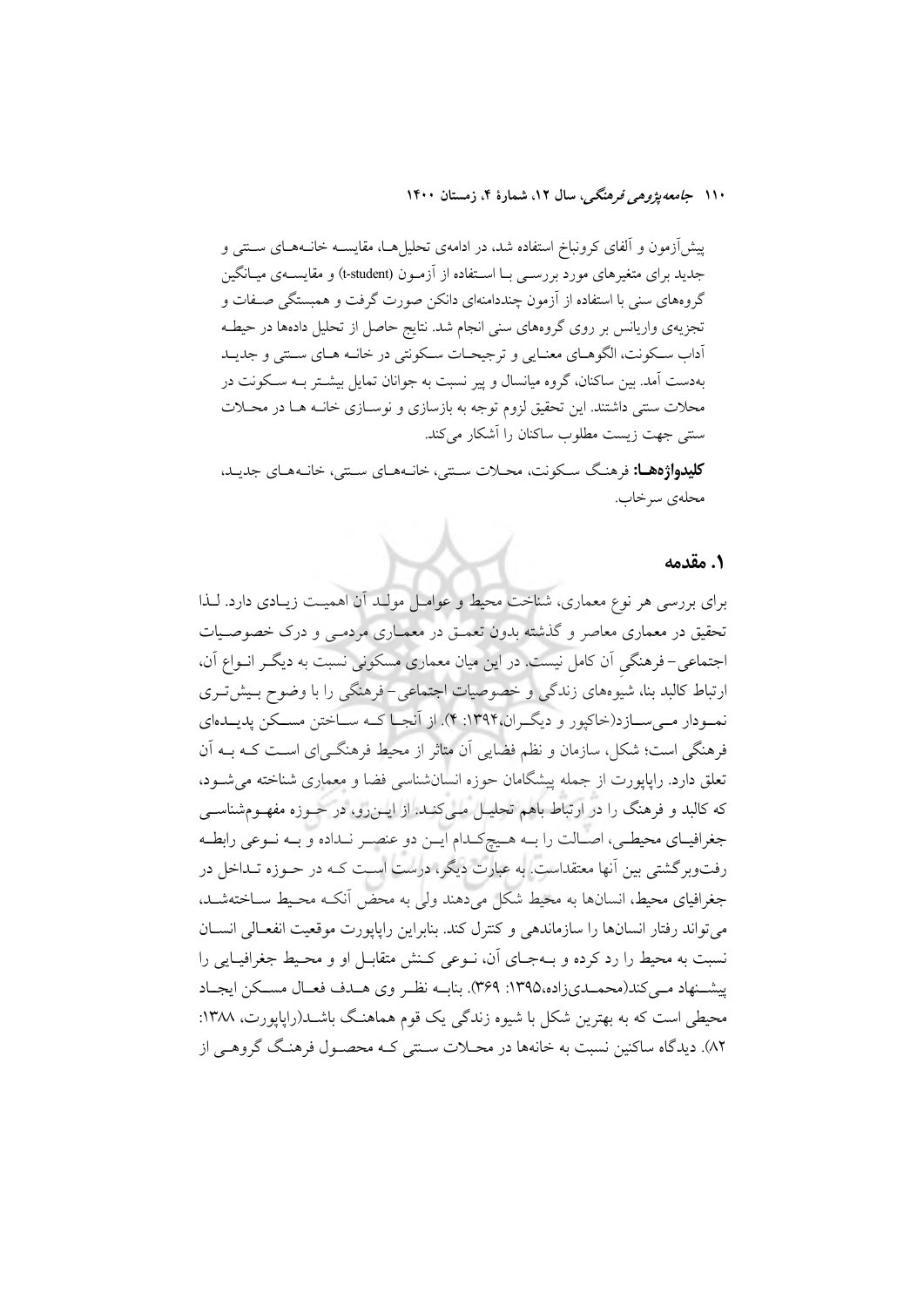#### واکاوی فرهنگ سکونت در خانههای ... (پریسا هاشم یور و دیگران) ۱۱۱

انسانهاست باعث شکل گیری سکونت در الگوهای متفاوت خانهها مـی شـود. لـذا فرهنـگ سکونت در محلات سنتی به دلیل تنوع زیست و گونههای سکونتی حائز اهمیت است.

#### ٢. بيان مسئله

در توسعههای اخیر، محلات به پیروی از الگوی شهرسازی جدید ضمن گسست از زنـدگی اجتماعی و محلهای، ارزشها و هویت خود را از دستدادهاند. شهر تبریز هـم بعنـوان یکـی از شهرهای تاریخی مهم از این تحولات بی نصیب نماندهاست. بطوریکه در سـالهـای اخیـر سرعت گسترش فضایی آن نسبت به روند رشد جمعیت شهر بیشتر شـدهاسـت. بــه غیــر از بافتهای سنتی تغییر یافته؛ حومههای جدیدی نیز براساس ضوابط طرحهای جدیـد شـهری بنا گردیدهاند(زرافشان، پورمحمـدي و سـايرين، ١٣٩٩: ۴). امـروزه عليـرغم أنكـه محـلات سنتی در این شهر همانند بیشتر شهرهای ایران به محـلات فرسـوده تبـدیل شـده و سـاکنان اصلی خود را از دست دادهاست؛ در بسیاری از مـوارد، افـراد بـه اجبـار در ایـن محـلات ساکن هستند؛ این مقاله با بررسی فرهنگ سکونت در خانـههـای سـنتی و جدیـد محـلات سنتي دريي يافتن علت اَن مي باشد.

از گذشتههای دور، خانه برای انسان چیزی بیش از سرپناه بودهاست؛ اما در عصر کنونی غفلت از نیازهای کیفی و روانی و توجه صرفاً اقتصادی و تأکید بر ویژگیهای ســرپناهی در امر خانهسازی، باعث کمرنگ شدن نقش خانـه در هویـتبخشـی بـه انسـان شـده اسـت (عبدالهزاده و ارژمند،۱۳۹۱: ۱۰۹). چنین بهنظر می رسد که خانه در هـر شـرایطی مطـابق بـا ارزش،های فرهنگی ساخته می شود. براین اساس لازماست خانه با نیازهای کاربران و فرهنگ آنان هماهنگی مناسبی داشته باشد. تنوع در واحدهای سکونتی سـنتی و جدیـد در محـلات سنتی، امکان بررسی تحولات فرهنگسکونت در خانههای این محلات را مهیـا مـی کنـد. بـا درنظرگرفتن اینکه خانه بهعنـوان یـک عنصـر فرهنگـی جامعـه مطـرح|ست(میرسـجادی و فرکیش، ۹۵:۸)؛ تحولات فرهنگی در کالبد آنها شکل عینی می یابد. تنوع شکلی خانههـا کـه مربوط به دورههای تاریخی متفاوت است امکان زیست در شرایط متفاوت را فراهم میکند. شناخت شرایط سکونت در این خانهها از دیدگاه ساکنین، بیانگر ذهنیت آنها نسبت به خانــه و انگیزهی ساکنان از انتخاب و تمایل به سکونت در این خانهها می باشد.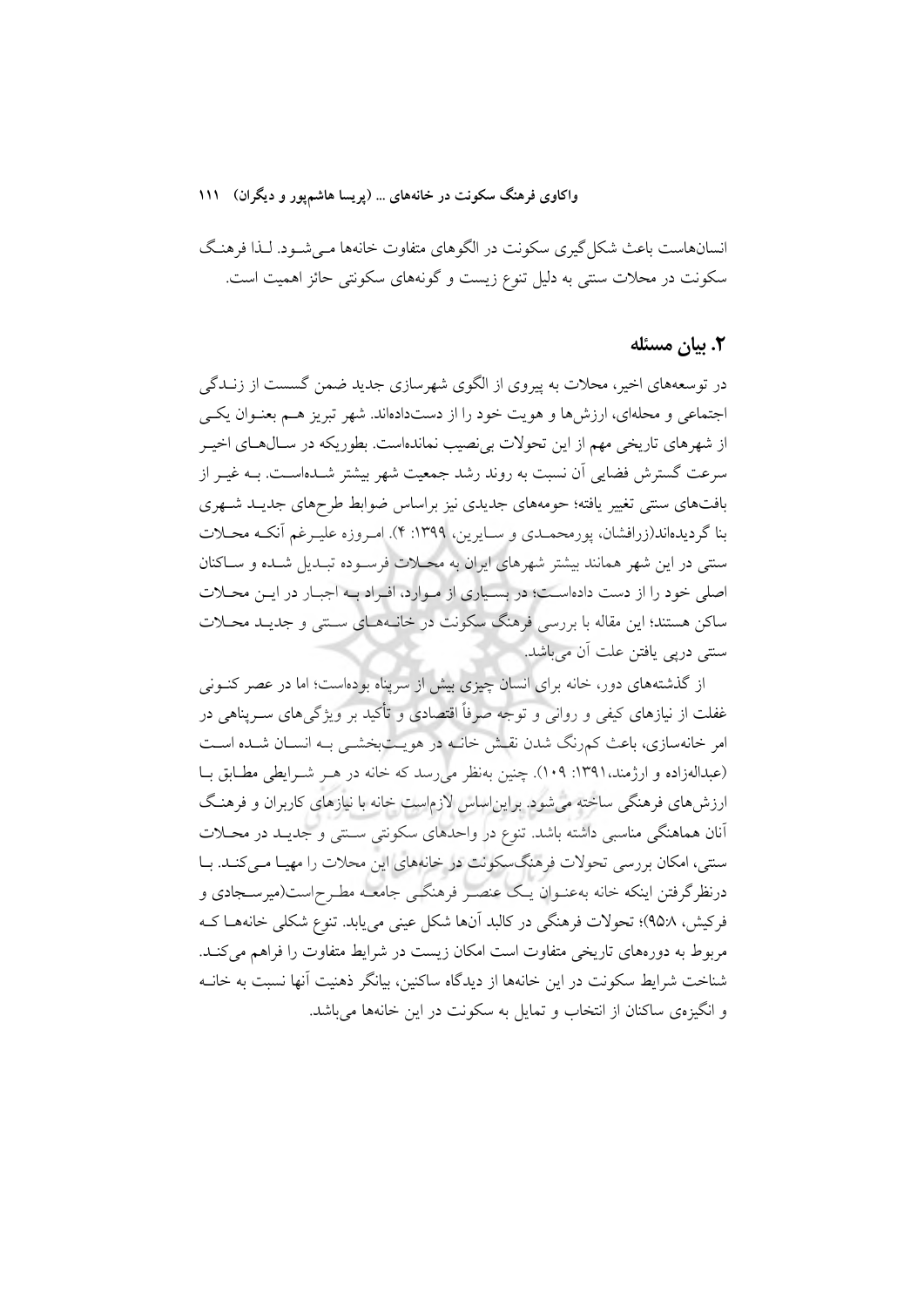پژوهش حاضر با هدف"واکاوی فرهنگ سکونت در خانههای محلات سنتی از دیـدگاه ساکنین بر پایه نظریه رایاپورت" به جهت دستیابی به تصمیمگیـری۵حای لازم در بافـتهـای قدیمی انجام می شود و درصدد آناست تا به این پرسش پاسـخ دهـد کـه در عصـر کنــونی مردم چه دیدگاهی نسبت به زندگی در محلات سـنتی و خانـههـای آن دارنـد؟ در بررسـی موردي با وجود محلات سنتي متعـدد در شـهر تبريـز، محلـهي سـرخاب بـه لحـاظ حفـظ گونههای مختلف خانه سنتی و جدید برای مطالعه در این زمینــه، انتخــاب شــدهاســت. ایــن محله متحمل دغدغههای فراوانی به لحاظ ضـعف در تطـابق فرهنـگ سـكونت و انتظـارات ساکنین جدید در عصر حاضر و بافت قدیمی و خانه هـای سـنتی مـی باشـد. لـذا پــژوهش حاضر، پس از مطالعات نظری که در خصوص خانه و فرهنگ سـکونتی و طـرح الگوهــای نظری فرهنگ سکونتی در خانه (مطابق با رونــد پــژوهش در اســتراتژی پــس2حاوی) انجـام داده است؛ با توجه به پرسشها و اهداف مطرح شده، از ابزار مشــاهده غیــرمشــارکتی بــرای معرفی و گونهبندی خانهها در این محله استفاده کرده است. در مرحلـه بعـدی بـا هـدف شناخت فرهنگ سکونت از دیدگاه ساکنین و استفاده از مصاحبهی نیمهساختاریافته، دیــدگاه آنان را نسبت به این گونه خانهها مورد بررسی قرار میدهد. درپی تحلیـل دادههـای حاصـل، ارزیابی فرهنگ سکونت در خانههای محله سرخاب بدست می آید.

## ٣. پيشينۀ پژوهش

در حال حاضر مطالعات فراواني در باب مفاهيم فرهنگ سـكونت، خانــه و محــلات ســنتي ارائه شده است. در این بخش با توجه بــه موضــوع پــژوهش در ابتــدا ســه مفهــوم"فرهنـگ سکونت در خانه"، "سکونت در محلات" و" کارکرد و مفهوم خانههـای ســتـی وجدیــد در محلات سنتی" به همراه سیر نظریات و پژوهشهای مرتبط با هرکدام مورد بحث و بررســی قرار مـي گيرنـد. درادامـه خلاصـه نظريـات و پـژوهش هـاي صـورتگرفتـه در جـدول ١ ارائه مي گردند: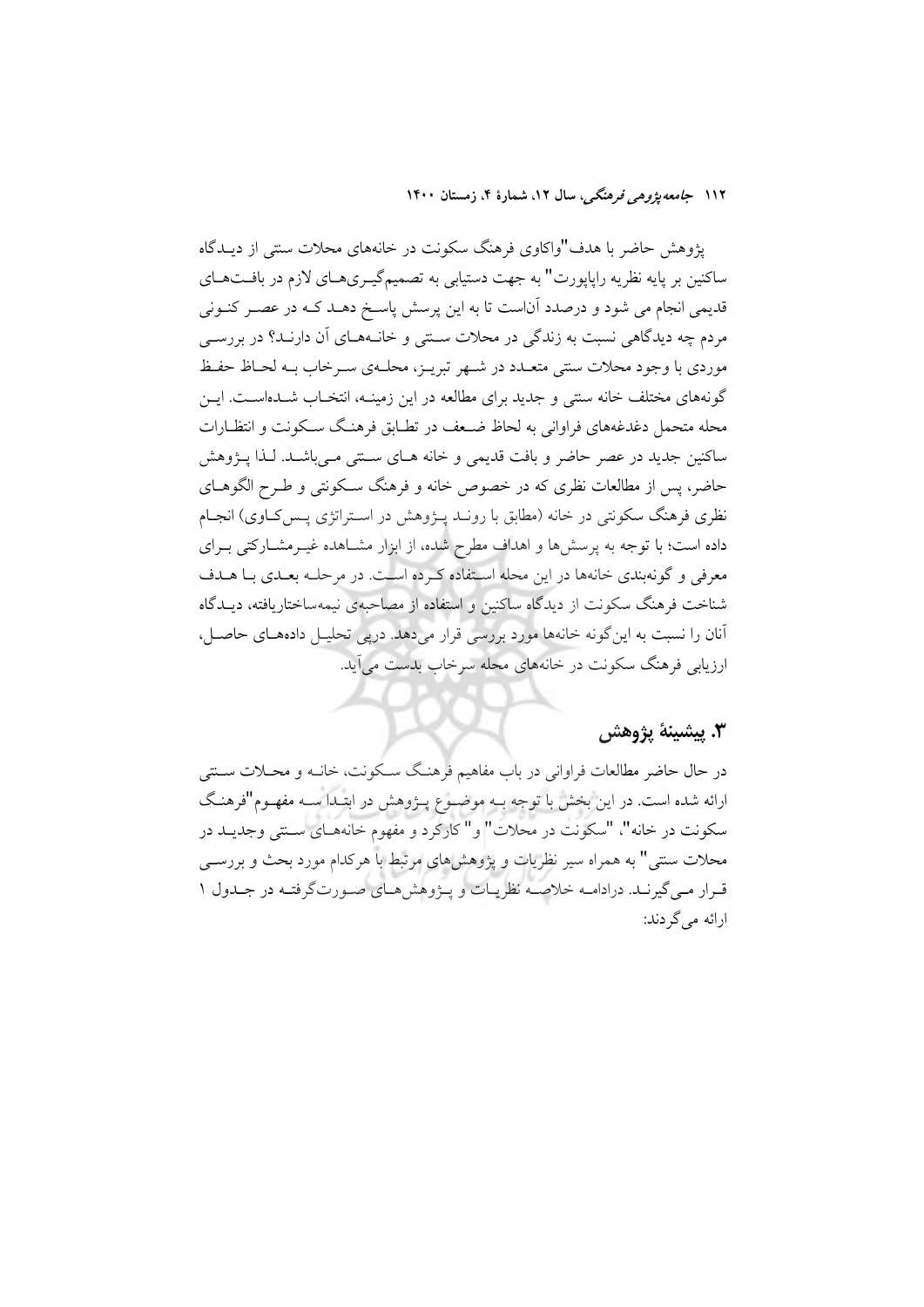# واکاوی فرهنگ سکونت در خانههای … (پریسا هاشمٖپور و دیگران) ۱۱۳

| رفرنس                                       | خلاصهى نظريه                                                                                                                                                                                                                                                                                                                                                                                                                                     | نام مقاله/كتاب                                                    | 늭              | نظريه پرداز       |
|---------------------------------------------|--------------------------------------------------------------------------------------------------------------------------------------------------------------------------------------------------------------------------------------------------------------------------------------------------------------------------------------------------------------------------------------------------------------------------------------------------|-------------------------------------------------------------------|----------------|-------------------|
| (ایلکا، منصوری و<br>سايرين، ۹۴: ۴و ۸).      | سکونت فرآیندی است که آدمی در جریان<br>آن، مکان بودن را تبدیل به خانه میکند<br>بطوريكه با توجه دادن به بعد فرهنگي،<br>سکونت فراتر از ساختن یک بنا و اقامت در<br>ان م <sub>ی</sub> گردد.                                                                                                                                                                                                                                                           | سخنراني معروف<br>با عنوان ساختن،<br>سكونت گزيدن و<br>انديشيدن     | $\frac{1}{90}$ | هايدگر<br>مارتين  |
| (ایلکا، منصوری و<br>سايرين، ۹۴: ۸ و<br>(17) | میل به اسکان از ویژگیهای زیربنایی رفتار<br>انسان است. نظریه فرهنگگرایی معتقد است<br>مردم قبل از آنکه به صورت خودآگاه در<br>مورد یک محیط صحبت کرده یا آن(ا<br>موردارزيابي قرار دهند، بصورتي ناخودآگاه<br>نسبت به آن حسی پیدا میکنند و تصویر<br>کاملی از اُن محیط و ویژگیهایش در ذهن<br>آنها شکل میبندد. وی برای رابطه فرهنگ<br>و مسکن مفهوم فرهنگ را تجزیه میکند و<br>در قدم نخست فرهنگ را نوعی جهانبینی و<br>سپس آنرا در قالب ارزش قلمداد میکند. | منشاء فرهنگي<br>مجتمعهاى<br>زيستى–<br>خاستگاههای<br>فرهنگي معماري |                | راپاپورت<br>ايموس |
| خاکپور، انصاری و<br>سايرين، ۹۴:۴            | كالبد خانه تمثيلي از جهان محاط بر انسان و<br>در فرهنگ اقوام، خانه مکان بودن است زیرا<br>در گذشته، انسانها مكان اسكان خود را<br>مركز عالم ميدانستند.                                                                                                                                                                                                                                                                                              | گزینهای از<br>معماري، معنا و<br>مكان                              | <b>AVAI</b>    | شولتز<br>نوربرگ   |
| خاکپور، انصاری و<br>سايرين، ٩۴:١٠           | خانواده دارای روح زندگی است و خانهای<br>که برای او ساخته میشود باید هم شان آن<br>باشد. اومانیسم قرن بیستم خانه را فاقد روح<br>زندگی میکند.                                                                                                                                                                                                                                                                                                       | سمينار مجموعه<br>گفتارهایی درباره<br>أخانه                        | $\frac{1}{2}$  | حجت<br>عيسى       |
| خاکپور، انصاري و<br>سايرين، ٩۴:١١           | در فرهنگهای ستبی، مسکن به سبب<br>انعکاس جهان، جنبهای مقدس دارد.                                                                                                                                                                                                                                                                                                                                                                                  | مقدس و نامقدس                                                     | žχ             | الياده ميرچا      |
| اصلانیان، ذبیحی و<br>سايرين، ۹۶:۴           | خانه مكاني است براي وقوع زندگي<br>روزمره است. زندگی روزمره معرف<br>چیزی است که تداوم خود را در هستی ما<br>حفظ کردهاست. هر فضایی که بتوان در آن<br>مسکن گزید؛ مفهوم خانه را از آن<br>خود مي كند.                                                                                                                                                                                                                                                  | بوطيقاي فضا                                                       | 144            | باشلار<br>گاستون  |

# جدول ۱. نظریات مرتبط با فرهنگ سکونت در خانه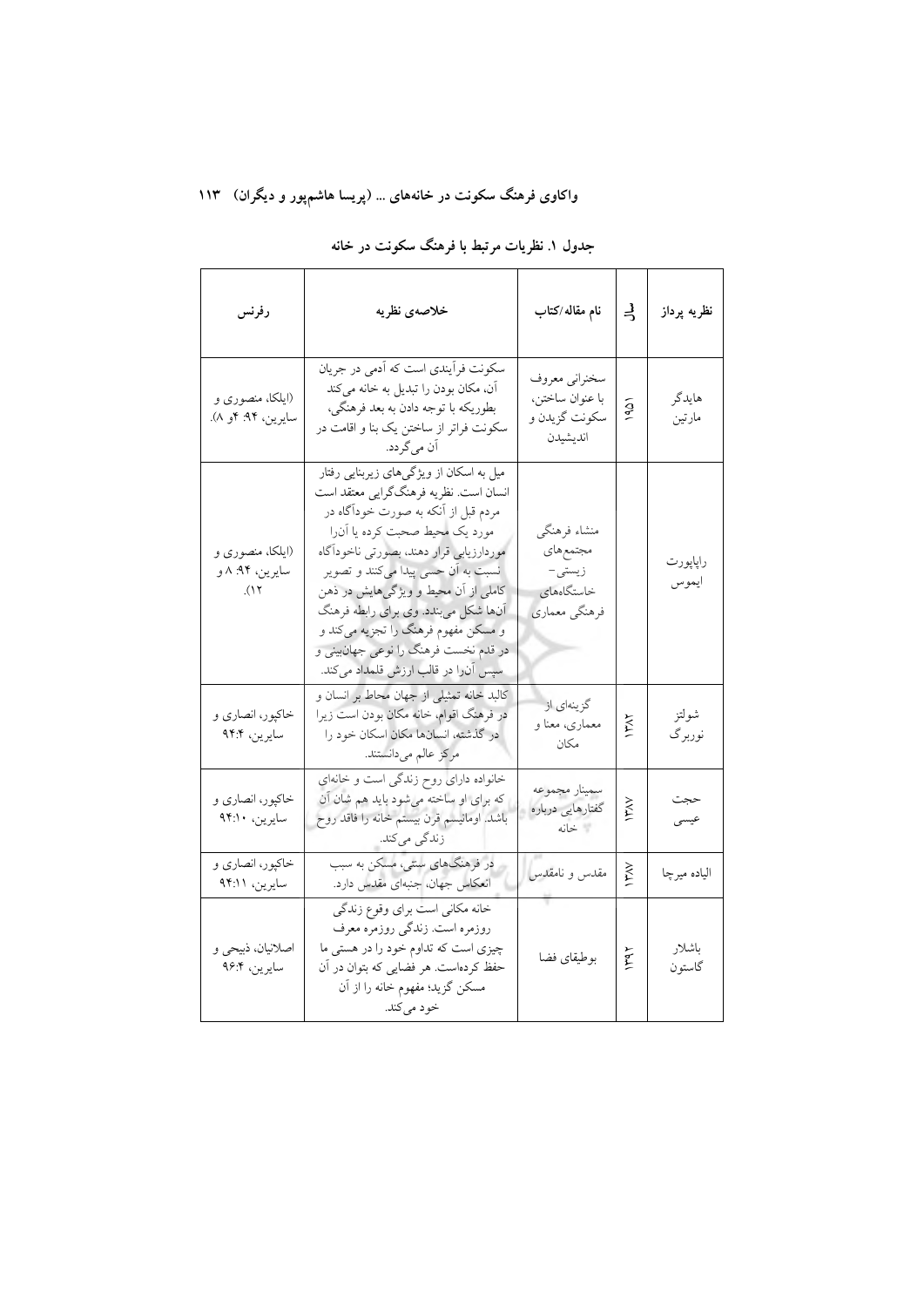| خاکپور، انصاری و<br>سايرين، ٩۴:١٠ | خانه تنها يک اَپارتمان نيست بلکه فضايي<br>صمیمی است که برخی از جنبههای معنادار<br>زندگی در اَن تجربه میشود. | بعد ينهان |  | هال ادوار د |
|-----------------------------------|-------------------------------------------------------------------------------------------------------------|-----------|--|-------------|
|-----------------------------------|-------------------------------------------------------------------------------------------------------------|-----------|--|-------------|

در ارتباط با سکونت در محلات نیز یژوهشهای متعددی صورت گرفتهاست کـه از آن جمله می توان به پژوهشهای در ارتباط با خلق محلات خوب براساس الگوهـای فرهنگـــی مونتگومري (Montgomery J,2003)، بهبود كيفيـــت زنــــدگي در محــلات، ســــازگاري خانه با نيازهاي مردم، ارتقاء تصوير ذهني از محله آليــويي و مــانول(Alpopi, C., Manole, C) (۲۰۱۴) اشاره کرد. با مطالعه و تحلیل مطالعات انجام شده درباره محله، دو دیـدگاه متفـاوت در باب اولویت روابـط جمعـی یــا زنــدگی خصوصــی و یــا دوری از سیســتم محلــهای در تحقيقات قابل دستهبندي است. در اين ميـان؛ غالــــب نظريــهيـــــردازان، ديـــــدگاه ميانـــــي بیسن دو طیسف افراطسی (تقدیســگرایان و منکـــران محلــــه)در پــیش گرفتــهانــد. از آن جمله می توان به نظر رایایورت اشاره کرد: وی اعتقاد دارد بـاور بـه اهمیـت نداشـتن محلـه، باتوجه به اینکه امروزه مردم فراتر از یک قلمرو فضایی زندگی می کنند؛ با وجـود شـــــواهد مبردود اســت. کمااَنکه به نظر می∫ید اهمیــت محلــه بعنــوان یــک فاکتــور حیاتـــبی بسرای زندگسی شسهری در حسال کاهسش است (راپیاپورت، ۱۹۷۷ بیهنقل از زمیانزاده، ۹۶:۳). بخشی دیگری از مطالعات انجام شده در رابطه با محلات، با موضوعیت سـکونت در محلات سنتی هستند که در جدول شماره ۲ به آنها اشاره شدهاست.

## جدول ۲. یژوهش های مرتبط با سکونت در محلات سنتی

| خلاصەي پژوهش                                                                                                                                                                                                                                                                                                                  | عنوان پژوهش                                                                       |      | پژوهشگر   {_   |
|-------------------------------------------------------------------------------------------------------------------------------------------------------------------------------------------------------------------------------------------------------------------------------------------------------------------------------|-----------------------------------------------------------------------------------|------|----------------|
| آنچـــه مورد تأکید قرار گرفته، موضوع ســـکونت در<br>محله است. افراد در محلات مسکن دارند اما<br>سکونت به معنای واقعی در آن رخ نمیدهد؛ بدین معنا<br>که با سایر ساکنین و محله ارتباط برقرار نمیکنند. این<br>موضوع از معضلات كالبدى محيطى و اجتماعى محله<br>سرچشمه میگیرد و منجر به نوعی بی علاقگی عمومی<br>نسبت به محله مي گردد. | بررسی عوامل موثر بر چگونگی<br>سكونت در محلات(نمونه<br>موردي: محله عودلاجان تهران) | 1394 | حناجى<br>رضایی |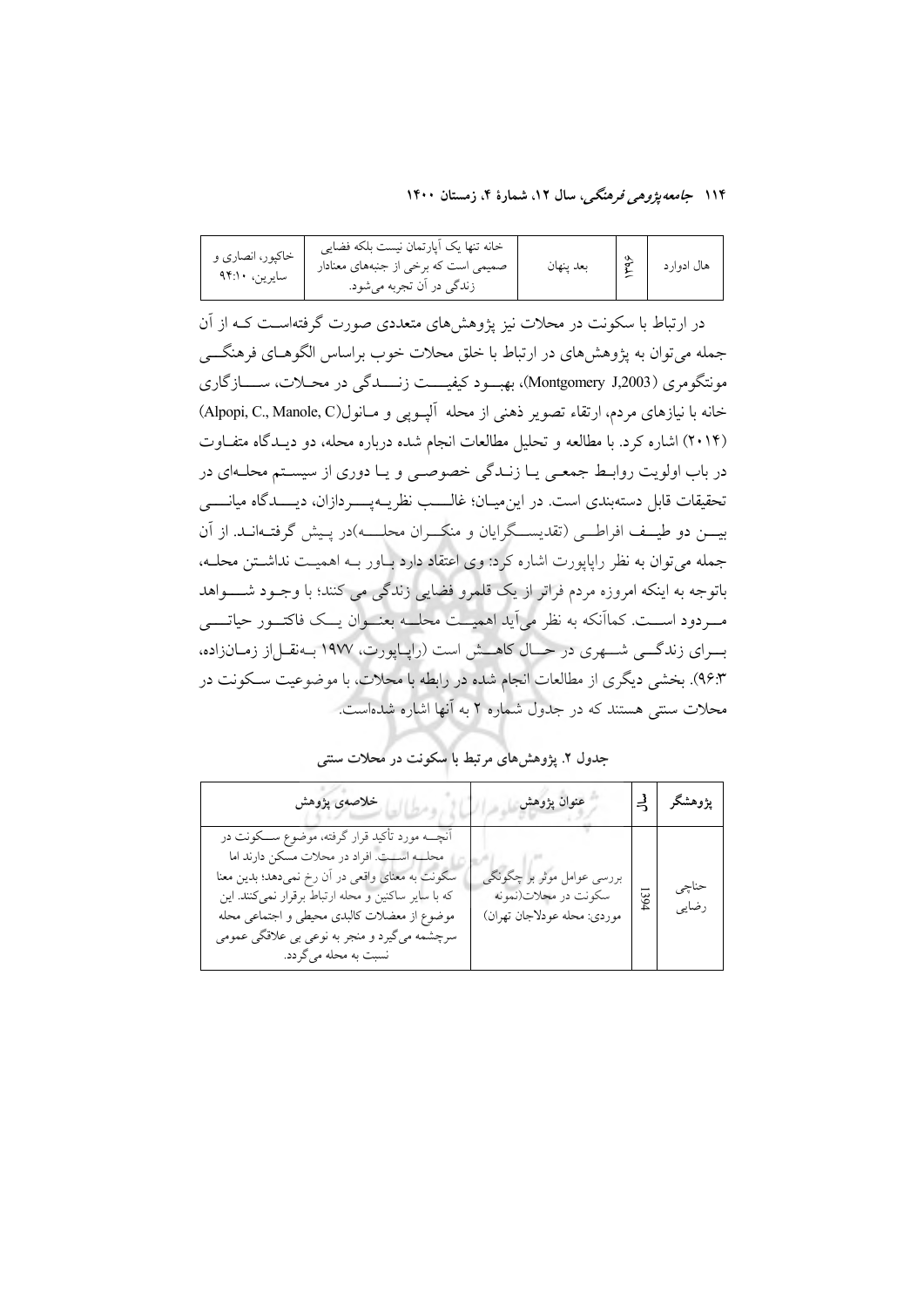واکاوی فرهنگ سکونت در خانههای ... (پریسا هاشمپور و دیگران) ۱۱۵

| مفهـــوم محلــــه دارای نقــــش کلیــــدی در رویکــــرد<br>فرهنگسي بسه طراحسي شسهري اسست و<br>دیدگاههـــای متنوعـــی در رابطـــه بـــا اهمیـــت و<br>نقش محلسه مطوح شسدهاند. مرحلسه اول<br>أن اســت كـــه عناصـــر و عوامـــل شـــكل(هنـــده<br>محلـــه بـــگونــــهاي اســـتقرار يابنـــد كـــه بتواننـــد<br>فضـــاي تعامـــل بيــــن تــــوده و فضــــا و ادراک<br>ســـاكنان را فراهــــم أورنــــد. | سنخيتشناسي عوامل تأثيرگذار<br>بر هويت و حس مكان در سير<br>تحول نظريه محله با رويكرد<br>فراتحليل         | 1396 | زمانزاده            |
|---------------------------------------------------------------------------------------------------------------------------------------------------------------------------------------------------------------------------------------------------------------------------------------------------------------------------------------------------------------------------------------------------------|---------------------------------------------------------------------------------------------------------|------|---------------------|
| بر اهمیت توجه به جنبههای فرهنگی، اجتماعی و روانی<br>در خلق فضاهای کالبدی، در طراحی محلات جدید<br>(مجموعهٔ همسایگی)و خانههای مسکونی در محلات<br>تاکید دارد: "امروزه محلات باید بتوانند با تمامی<br>ریزفضاهایشان بستر زندگی فرهنگی-اجتماعی ساکنان و<br>أرامش ادراکی و روانی أنان را فراهم سازند. عوامــــل<br>مؤثـــر در شـــکل گیری محله عبارتند از: ویژگیهای<br>فرهنگي معنايي؛ كالبدي؛ عملكردي."        | مطالعهٔ تحولات كالبدى محلات<br>تاریخی با رویکرد محرمیت<br>(مورد مطالعه:محلهٔ سنتبی<br>عزبدفتريلر تبريز) | 1396 | هاشم پور<br>ويزداني |
| به بررسی کیفیت ادراک ساکنین از محیط مسکونی در<br>نمونهي موردي محلات مسكوني تبريز ميپردازد. مفهوم<br>ادراک براساس نیازهای انسانی در سکونت محلهای و<br>ویژگیهای فرهنگی، اجتماعی، کالبدی و اقتصادی ساکنان<br>مدنظر است و کیفیت سکونت در محله براساس<br>جنبههای معماری، عملکردی، زمینهای و روابط اجتماعی<br>مورد سنجش قرار ميدهد.                                                                           | ارزیابی عوامل مؤثر بر ادراک<br>ساکنان از کیفیتهای محیطی<br>محله                                         | 1398 | رحيمي و<br>كرمى     |

با توجه به ملاحظات و نتایج تحقیقات انجام شده پــژوهش حاضــر در تعریــف فرهنـگ سکونت از جامعیت نظریــهي راپــاپورت نســبت بــه فرهنـگ و مولفــههـاي فرهنگــي بهـره گرفتهاست و بر این اعتقاد است که ارزش سکونت در محلات بر اساس نظـر ســاکنین آنهــا قابل ارزیابی است. بدین صورت که سعی دارد برخلاف برخی از پژوهش هـای کـار شــده از قضاوت یک طرفه نسبت به ارزش محلات سـنتی و جدیـد اجتنـاب کـرده و بـا شناسـایی فرهنگ سکونت افراد، به واکاوی دیدگاهشان نسبت بـه سـکونت در خانـه هـای سـنتی و جدید در محله بیردازد.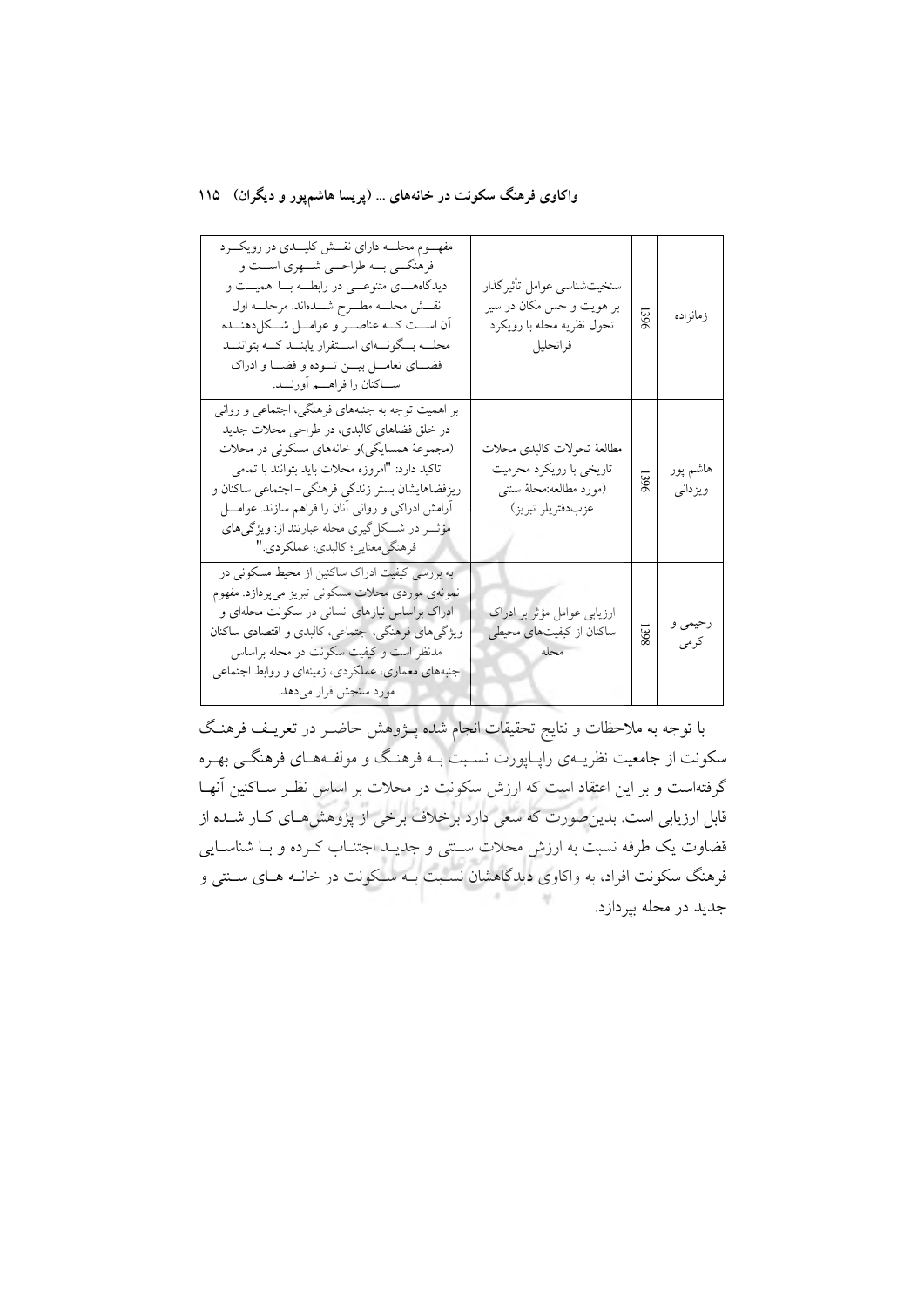## ۴. مبانی نظری

## الف. سکونت در محلات

محله را می توان مفهومی دانست که هر یک از حوزههای علمی بنا به زمینههای نظـری خـود، به تعريف أن يرداختهاند. مرز مشخص، همبستگي و روابط متقابل ســاكنان، هويــت جمعــي، یکپارچگی فضا و فعالیت، خودکفایی و جمعیت متناسب، از مضـامین مشـترک در تعریـف محله بودهاست(حاتمي; اد، عظيمزاده، ١٣٩۴: ۵).عواملي نظير هويت قابل تشـخيص، ادراك ســاکنان، نــام و مرزهــاي کالبــدي معــرف محلــههــا مــيباشــند(خاکپور، شــريف(اده و شيخي، ١٣٩٧: ١۴). محله از نظر رايايورت، واسـطى ميـان محـل سـكونت هـر فرد بـا كـل شـهر اسـت. راپاپـورت، محلـه را به مراتـب کوچکتر از واحدهــاي همســايگي مدنظــر برنامـهريـــزان شـــهري دانســـته و معتقــد اســـت محلــه بـيش از هـــر چيــز يـك تعريــف ذهنمی است کـه از مولفههـای اجتماعـی و فضایــی تشــکیل شــده اســت. گســتره آن هـم بــرای آن کــه بتوانــد مورد توافق همه باشــد عموماً با نشــانههــای کالبــدی و اجتمــاعی مشـخص شـدهاست. او همچنیــن بــه این مسـئله اشــاره دارد که مفهـوم محله بــرای افـــراد و جمعیتهای مختلف متفاوت است و نسبت به شاخصهای ســـن، جـنس، ســـبک زندگی و... درجـه اهمیت کمتر یا بیشـتری بـرای افراد دارد(محمدیزاده، ۱۳۹۵: ۳۹۱).

## ب. فرهنگ سکونت در خانه

فرهنگ برای گروههای مختلف در مکانها و زمانهای مختلـف، معـانی مختلفـی دارد؛ ایــن مفهوم در طول تاریخ بعنوان یکی از مهم تـرین عوامـل شـکلدهنــده سـکونتگاههای بشــری مطرح بوده است(خستو و حبيب، ١٣٩۵: (و۴).

درخصوص رابطـه انســان و محيـط مصنـوع، راپاپورت نظريهي خــودش را بــر مبنــاي «منشـاء فرهنگــي مجتمعهــاي زيســتي» قرار ميدهد. انســانها بـــراي نيازهايـــي والاتـــر و مهمتر از سکونت، میسـازند. در ایــن بین نقـــش مذهـــب و نظــامهــای اعتقــادی بســـیار برجستهاست. انسـان در مواجهـه بـا يـك جهـان بيكـران، ناشـناخته و بي نظـم، درصـدد نظـم دادن بــه محيـط اطـراف خــود برأمــدهاست وى بــا عمــل ســـاختن، نظــم انســـانى و ذهنی مدنظر خود را به جهان بیرونمی تحمیـل میکنـد. سـاختن محـیط بــرای انســانهـا،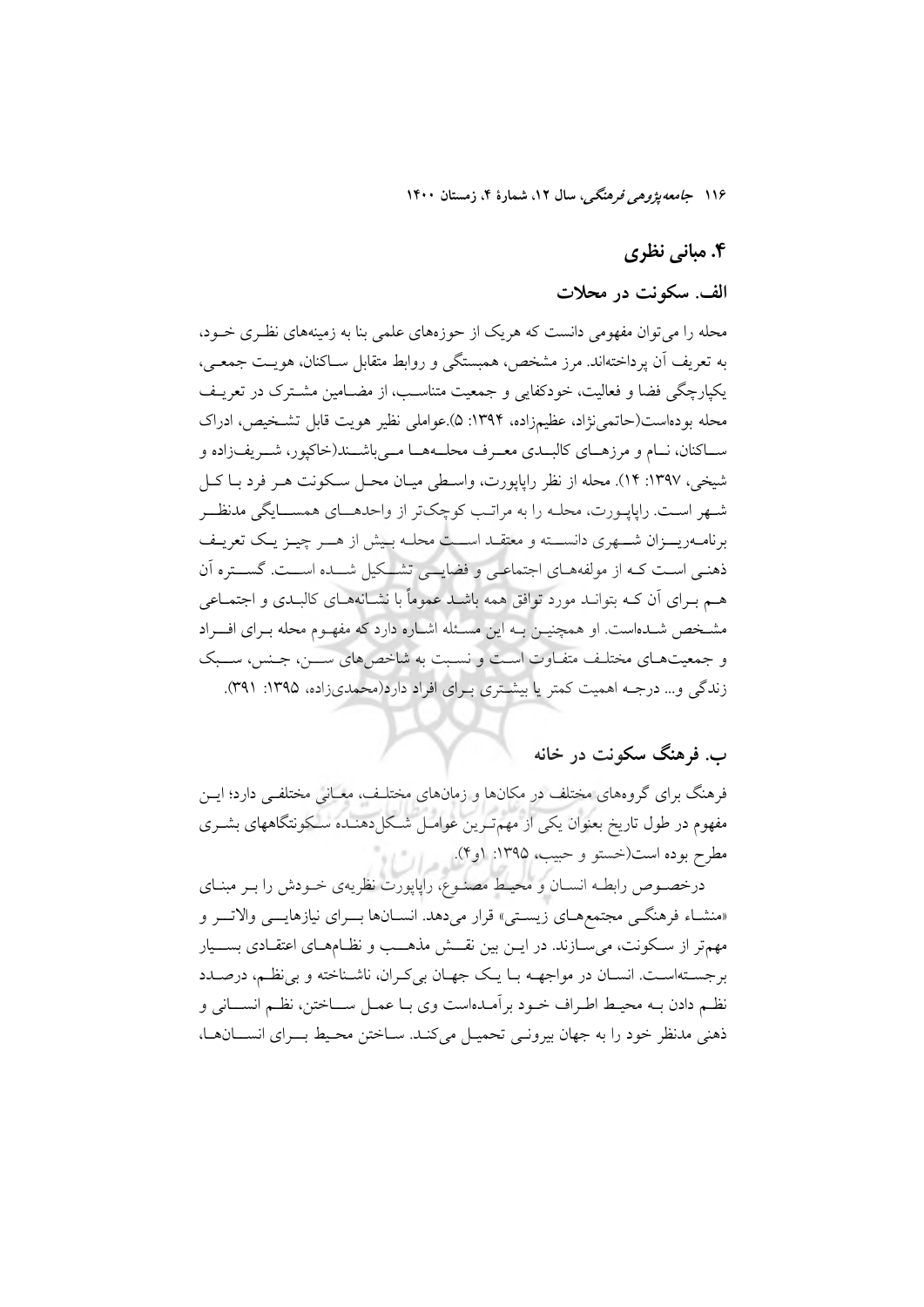واکاوی فرهنگ سکونت در خانههای … (پریسا هاشمپور و دیگران) ۱۱۷

درواقع نوعـی تصویـری کـردن نظمـی ذهنـی اسـت که معنادهـی بـه جهــان و زندگـــی را انجــام مـــی دهــــد(محمدیزاده، ۱۳۹۵: ۳۸۰-۳۷۹ و ۳۸۵). خانــه مقولــهای از جــنس فرهنگ است. به زبان کارکردگرایانه، خانه نوعی نیاز زیستی است کـه فرهنـگ خانـه بـرای یاسخگویی به این نیاز شکل گرفتهاست و در کلیت نظام اجتماعی و فرهنگ انسانی ادغام و سازگار شده است. (فاضــــلی، ۱۳۸۶: ۳۱). درایــــن راســــتا، مســـــــکن تنهـــا ســـــــاختار کالبدی نیست، بلکه نهـادی چنــدعملکــردی با ابعــاد مختلفــ مـیباشـد. شـــکل گیـری مســـکن تابع عوامل فرهنگي، اقليمي، اقتصـــادي، معيشـــتي و تکنيــک ســـاخت جامعــــه اســـتفادهکننده اســـت. مســکن علاوه بـــر تامین ســـریناه که بـــهعنــوان نیــاز اولیــه انســان بشمار میآید و یکی از مهمترین عوامل تاثیرگذار بر شـــیوه زندگــــی و الگــــوی فرهنگــی ســـکونت می باشـــد (انصاری، ۱۳۹۴: ۳). فرهنگِ خانــه از منظـر انســانشــناختی مجموعــه ارزش ها و معانی است که چیستی و چگونگی مفهوم خانه در یک گروه را تعیمین می کنـد. در کنار ایــن واژه ســکونت تعیــین کننــدهی موقعیــت و هویــت اســت (ایلکــا، منصــوری و سایرین، ۱۳۹۴: ۱۲). با بررسـی خانـه و چگـونگی سـکونت در آن مـی تـوان بـه فرهنـگ سکونت ساکنین و تحولات آن مطابق با تغییرات شیوه زندگی در طول تاریخ دست یافت.

ج. مولفههای فرهنگ سکونت از دیدگاه آموس راپاپورت در محلات سنتی

امروزه علی رغم ارزش های فرهنگی موجود در محلات سنتی، مساله ناکارآمدی خانـههـا در محلاتسنتی درمواجهه با نیازهای ساکنین که تحت شـرایط و تغییـرات شـیوههـای جدیـد زندگی به وجود آمده است؛ سبب تمایل نداشتن شهروندان برای سکونت در ایـن خانـههـا شده است. از این رو با توجه بــه افــت شــدید کیفیــت زنــدگی در مســاکن محــلات ســتی میتوان گفت ضرورت برنامهریهزی به منظور ارتقاء کیفیت زنبدگی در آنها اجتنابناپذیر است (آصفی و ذاکر حقیقی، ۱۳۹۷ :۱). انسـانهـا از ابعـاد مختلفـی نیـاز بـه مسکن را در وجود خود احساس می کنند. ابعادی که بطـور منسـجم، در شـرایط زنــدگی و نحوه سکونت افراد تأثیر گذاشته و باعث سرزندگی بیشـتر افـراد نسـبت بـه محـل زنــدگی خود می شود. مسکن از ابعاد مختلف قابل بررسی است که این ابعاد در سه بخش اجتمــاعی فرهنگی، اقتصادی و کالبدی قابل تفکیک است. بسیاری از نظریــهیــردازان در بــاب فرهنـگ مفاد قابل توجهی را مورد بحث قرار دادهاند کماآنکـه نظریــه رایــایورت نســبت بــه ســایرین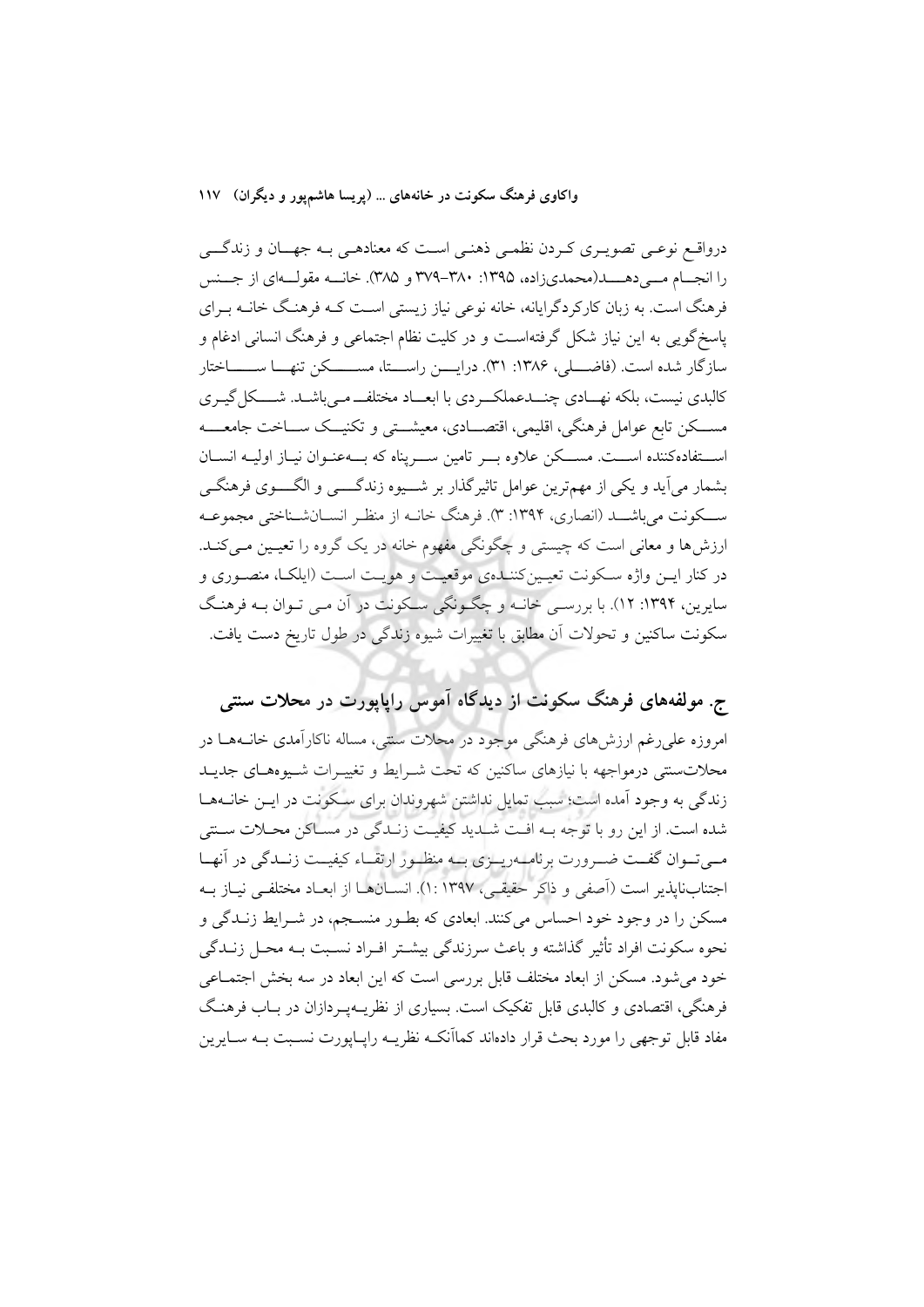بیش ترین جامعیت را درباره ی رابطه فرهنگ و خانه( مسکن – سکونت و …) دارا مـیباشــد. رایاپورت برای محدود کردن فرهنگ در ارتباط با شکل خانه، ابتدا به کشف لایههـای پنهـان آن میپردازد و فرهنگ را منشـا جهـانبینـی و جهـانبینـی را منشـا ارزشهـا و ارزشهـا را بهعنوان عوامل اصلی سازندهی شیوهی زندگی معرفی می کند که با جهت دادن به فعالیتها و چگونگی انجـام آنهـا، بصـورت بلافصـل بـر ايـدهآل@عای مـردم در مـورد شـكل خانــه تاثیر می گذارد (یزدانفر، حسینی و زروی، ۱۳۹۲: ۵). محلات سنتی با ارزش هـای تــاریخی و فرهنگی فراوان بستر الگوهای سکونت در خانـههـای شـکل گرفتـه در ادوار تـاریخی را بـه عرصه ظهور می رساند. محلات سنتی شاهد گونههای مختلف خانههای تــاریخی، قــدیمی و جدید هستند که هر کدام شرایط سکونت متفـاوتی را مـیطلبـد. هــمپیونــدی کالبــدی ایــن خانهها در بافت بر فرهنگ سکونت ساکنان در این محلات تاثیر گذار می باشد.

از دریچهای متفاوت نسبت بــه مطالعــات صــورتگرفتــه در زمینــهی تبیــین ارزش۵حـای محلات سنتي و تفاوت أن با بافت معاصر <sup>٢</sup> و با توجـه بـه هــدف اصــلي، پــژوهش حاضــر درصدد است با استخراج مولفههای فرهنگ سکونت از نظریـه راپـاپورت و نظرسـنجی از افراد محله بر اساس این مولفهها و تحلیل مفاد دیدگاه ساکنین، نقـد صـحیحی از زنـدگی در محلات سنتی ارائه دهد. در این راستا<sup>؟</sup>؛ سه مولفهی مستخرج از نظریــهی فرهنـگ سـكونت راپايورت شامل سبک زنـدگي، ارزش هـا و ايــدهآل1هـا در قالــب آداب ســکونت، الگوهــاي معنایی و ترجیحات؛ پایه نظری پژوهش قرارگرفته و در نمونه مورد مطالعه، ارزیابی می شــود لازم به ذکـراسـت کـه در ايــن پــژوهش منظـور از اَداب ســکونت روش معمــول زنــدگی فردي/گروهي و قرارگاههاي رفتاري فعاليتهاي زندگي؛ الگوهاي معنـايي بعنـوان هنجارهــاي جهتدهندهي چگونگي زنيدگي و ترجيحات بعنوان عوامل بروز انتخابهاي مختلف شناخته می شوند (علی پور و سایرین، ۱۳۹۹ :۶-۴). بـه عبـارتی آداب سـکونت نمایـانگـر فعالیتها و رفتارها در زندگی ساکنین، الگوهای معنـایی معـادل بـا ارزشهـا و هنجارهـا و ايدهآلها به منزلهي علايق و ترجيحات سكونت، انتخابهاي افراد را تعيين مي كند.

## ۵. روش پژوهش

بـا توجـه بـه چنـدمرحلـهاي بـودن پـژوهش و لـزوم تلفيـق روشهـاي تحقيـق (گـروت، وانگ، ۱۳۸۴: ۳۶۱) در یاسخگویی به هدف اصلی پژوهش از پژوهش موردی و روش هـای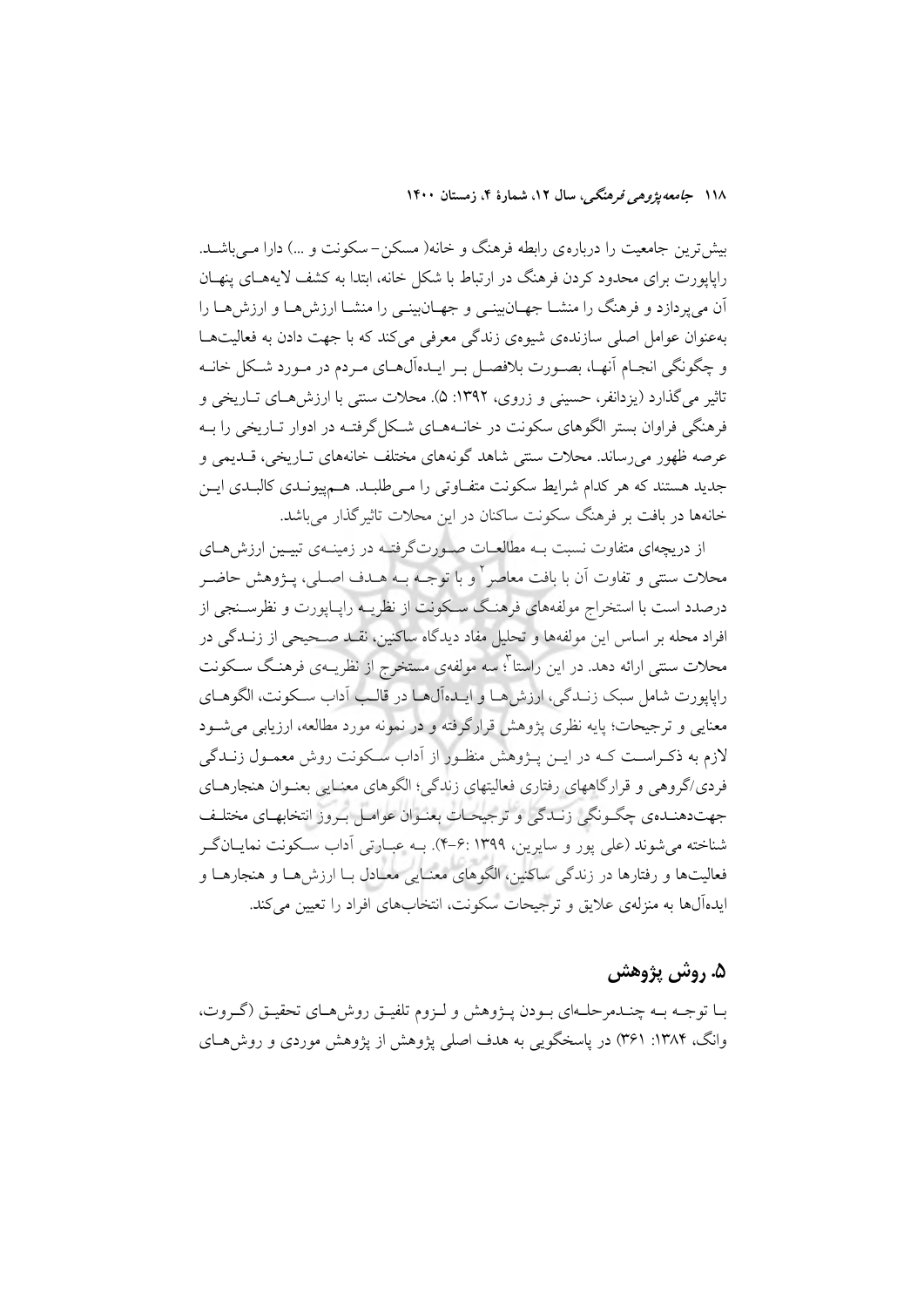#### واکاوی فرهنگ سکونت در خانههای … (پریسا هاشمپور و دیگران) ۱۱۹

ترکیبی (گروت، وانگ، ۱۳۸۴: ۱۳۴۷-۳۴۱) استفاده شـده اسـت(تصـویر ۱). اسـتراتژی کـل تحقیق پس کاوی است. در استراتژی پـس کـاوی، یـک نظریــه از طریــق اثبــات موجودیــت ساختار و یا مکانیسم فرضیهپردازی شدهای حاصل می شود کـه مسـئول ایجـاد تـوالی مـنظم مورد مشاهده است. یا اینکه تلاش مـیشـود نشـان داده شـود کـدام یـک از سـاختارها یـا مکانیسمهای شناخته شده مسئول ایجاد نظـمهـای مشـهود هسـتند و تحـت چــه شــرایطی عمــل مــي كننــد (بليكــي، ١٣٩٢: ٢٣٣). بنــابراين بــر مبنــاي ايــن اســتراتژي، ســاختارها و مکانیسمهای مولدی وجود دارند که مبنای کار پژوهشی قرار میگیرند و طبق فرأیند تحقیـق با انتخاب روشهای متناسب با موضوع می توانند به تحلیلهایی از سـازوکارهای موجـود و محلی منتهی شوند. با توجه به ماهیت استراتژی مورد نظـر و هــدف اصــلی پــژوهش و نيــز لزوم انتخاب يک نظريه مبنا جهت شناخت و ارزيـابي ســاختارهاي موجـود، نظريــه آمــوس راپاپورت به عنوان پایگاه نظری پژوهش حاضر انتخاب شدهاست و مطابق بــا آن روش،هــای استفاده شده در مراحل این مسیر توصیف، تحلیل و پیمایش بودهاسـت. بــا اســتفاده از روش توصیفی تحلیلی اطلاعات موردنیـاز در بـاب دو موضــوع فرهنـگ و نحــوهی ســکونت در خانههای محلات سنتی از طریق مطالعات کتابخانهای و منابع اسنادی معتبر گـردآوری شــده و مفاد اساسی آن در قالب پیشینه و مبانی نظری عنوان گردیده اسـت. سـه مولفـهی فرهنـگ سکونت شامل سبک زندگی، ارزش ها و ایدهآل۵ا در قالب آداب سکونت، الگوهای معنـایی و ترجیحات بعنوان پایه نظری ساختارها یا مکانیسمهای شـناخته شـده و در مرحلـه بعـدی ساختار منتخب با توجه به ماهیت کیفی پــژوهش، در مقیــاس محلــی بــرای شــناخت ابعــاد جدید و شرایط محلی عملکرد ساختار مبنا مورد ارزیابی قـرار مـیگیـرد. در راسـتای سـوال اصلی پژوهش و لزوم برخـورداری از دیـدگاه سـاکنین در بحـث مطالعـه مـوردی از ابـزار مشاهده غیرمشارکتی و مصاحبه نیمهساختاریافته بهره گرفتهشدهاست. جامعهی آمـاری کلیــه ساکنین محله بوده و با توجه به ماهیت کیفی پژوهش و وجـود گونـههـای سـنتی و جدیـد روش نمونهگیری از نوع غیرتصادفی و به شیوهی هدفمند سهمیهای انتخـاب شــدهاســت و مصاحبه تا حد اشباع دادهها به تعداد ۳۰ نفر ادامه یافتهاست. در این مرحله، مقولههـای ذیـل هر مولفـه براسـاس ياسـخهـاي دريافـت شـده از سـاكنين بصـورت كليـدواژگان مختصـر مقولهبندی می شوند. در ادامهی تحلیل ها، مقایسه خانههای ســنتی و جدیــد بــرای متغیرهــای مورد بررسی با استفاده از آزمون(t- student) و مقایسهی میانگین گروههای سب با استفاده از اَزمون چنددامنهای دانکن صورت مـی گیـرد و همبسـتگی صـفات و تجزیــهی واریــانس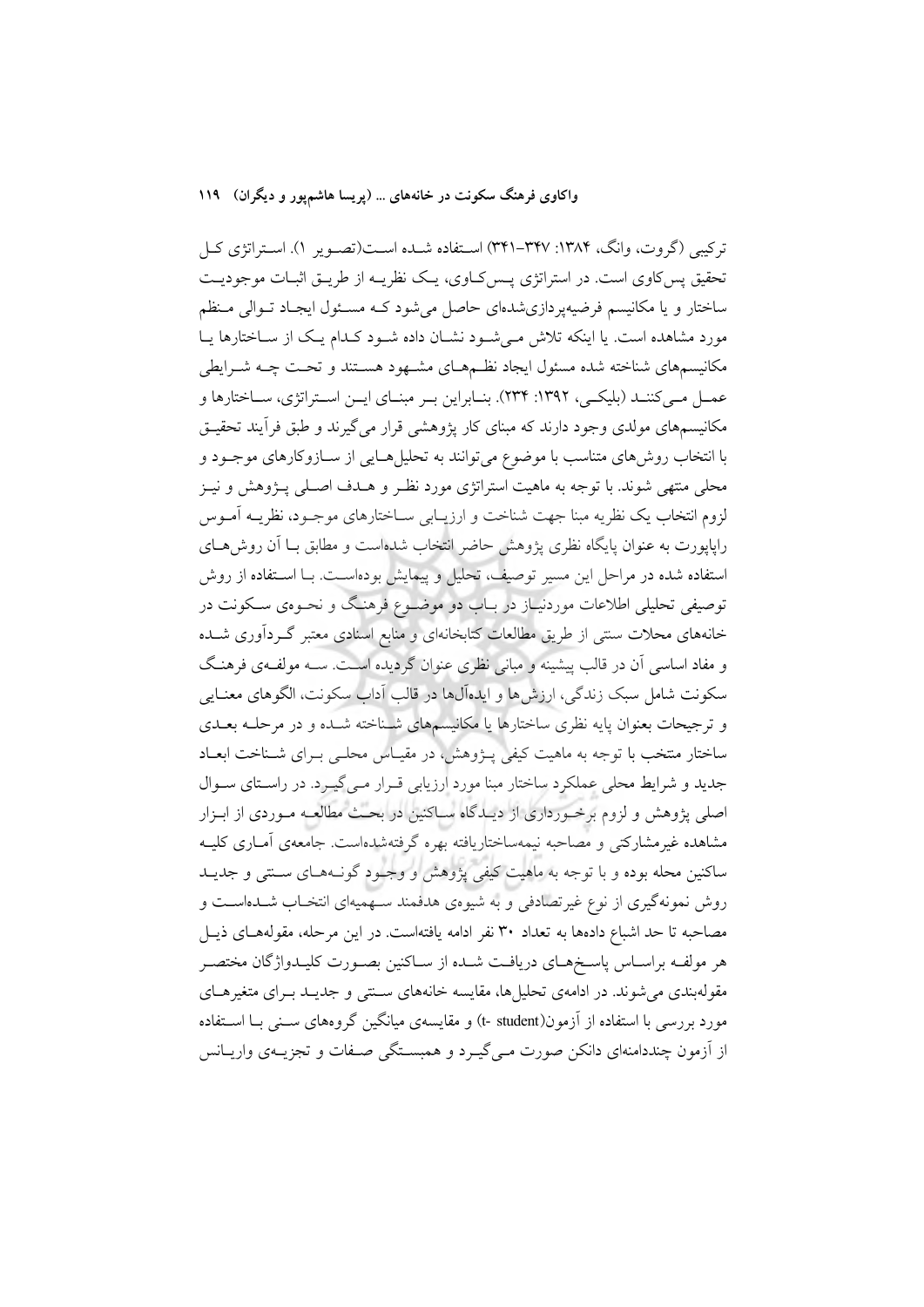برروی گروههای سنی انجام میشود. نوع خانهای که ساکنین پاسخگو درآن سـکونت دارنــد در برابر پاسخ مشخص شدهاست. تحلیل دقیق آمارهــا بــا توجــه بــه درصــد و نــوع نظــرات ساکنین خانههای سنتی و جدید صورت میپذیرد.



تصویر ۱– ساختار و مراحل تحقیق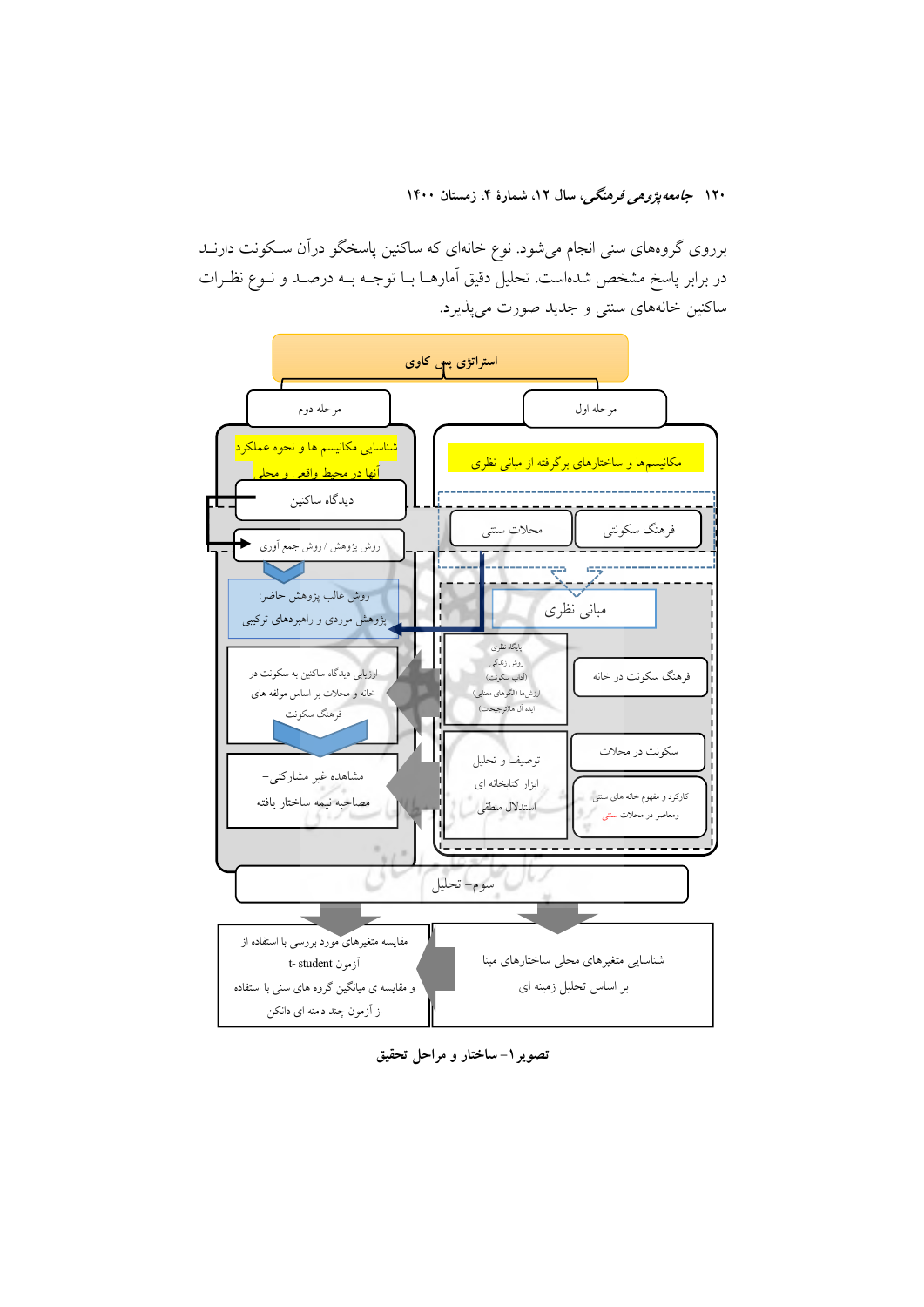واکاوی فرهنگ سکونت در خانههای ... (پریسا هاشم یور و دیگران) ۱۲۱

روایی پژوهش از نوع محتوایی است بــدین صــورت کــه در ابتــدا ســه مولفــهی اصــلی فرهنگ سکونت مسـتقيماً برگرفتـه از پـژوهش١هـاي"آمـوس رايـايورت" در بـاب فرهنـگ سکونت می باشد. براین اساس پرسشهای مرتبط با این سه مولفه در خانــه و محلــه توسـط نگارنـدگان تـدوین گردیـده و توسـط ۱۰ نفـر از اســاتید دانشــگاهی مـورد بررســی قــرار گرفتهاست. به منظور روایی کار، اعتبار خود مقولات توسط همکاران و اعضای تـیم تحقیـق و سپس از سوی همتایان علمی در موضوع بررسی شد. پس از تصحیح موارد، بــرای تــامین پایایی پژوهش از روش آلفای کرونباخ استفاده شد، در سنجش پایـایی، آلفـای کرونبــاخ ۰/۸ بهدست آمد که با توجه به مقدار قابل قبول آن، پایایی پژوهش تأیید شد.

#### ع. محدودة موردمطالعه

محله سرخاب از محلات سنتي و شمالي شهر تبريز است. اين محله در شمال شـرقي هسـته مرکزی شهر در حد فاصل محلههای سنتی شتربان و باغمیشه قرار دارد و بخش های زیبادی از آن قبل از سال ۱۳۰۰ شمسی(قبل از مدرنیسم) ساختهشدهاست(آذر و حسـینزاده دلیـر، ۱۳۸۷: ۱۱). مساحت محله حدود ۹۲ هکتـار مـی باشـد کـه کـاربریهـای مسـکونی(۶۲٪)، آموزشــی (۲.۶۳٪)، تجــاری(۲.۶٪)، خــدمات روبنــایی (۳.۹٪) و ابنیــهی ســتـی(۲۸۸۷٪) را دربر مي گيرد. ازجمله بناهاي مهم اين محدوده ، درب سـرخاب، كاروانسـراي مهـدي خـان فراشباشی، کاروانسرای افراشباشی، کاروانسرای مشیرالدوله، خانه مهدیخان فـراش!شــی و کاروانسرای حاج سیدحسین و چند خانه تاریخی دیگر میباشد کـه در حـال حاضـر، درب سرخاب و خانه مهدي خان فراشباشي بهانضمام حمـام مهـديخان(خانـه سـرخهاي)، خانــه شربتاوغلی و تعداد معدودی از خانههای تاریخی برجای ماندهاسـت ٔ در کنــار خانــههــای تاریخی، برخی از واحدهای مسکونی در این بافت در حال ساخت هستند و برخی بـا زمـان ساخت کمتر از حداکثر ده سال به عنوان مساکن نوساز در بافت شناسایی می شوند. تعـدادی دیگر از این واحدها با عمر بالاتر از ۱۰ سال، به عنوان مساکن نوساز تلقی نمی شوند ْ. ولـی در نوع خود در مقایسه با خانههای قدیمی موجود در بافت، جدید و باکیفیت هستند.

در کنار خانههای تاریخی، خانههای سنتی و جدید در این محله وجـود دارند.خانـههـای سنتی که در دو طبقه و با حیاط و به شکل ویلایی می باشند و خانههای جدید که بـه شـکل آپارتمانی و در چند طبقه ساخته شدهاند. وجود سهگونه خانه در این مرحله شـرایط بررسـی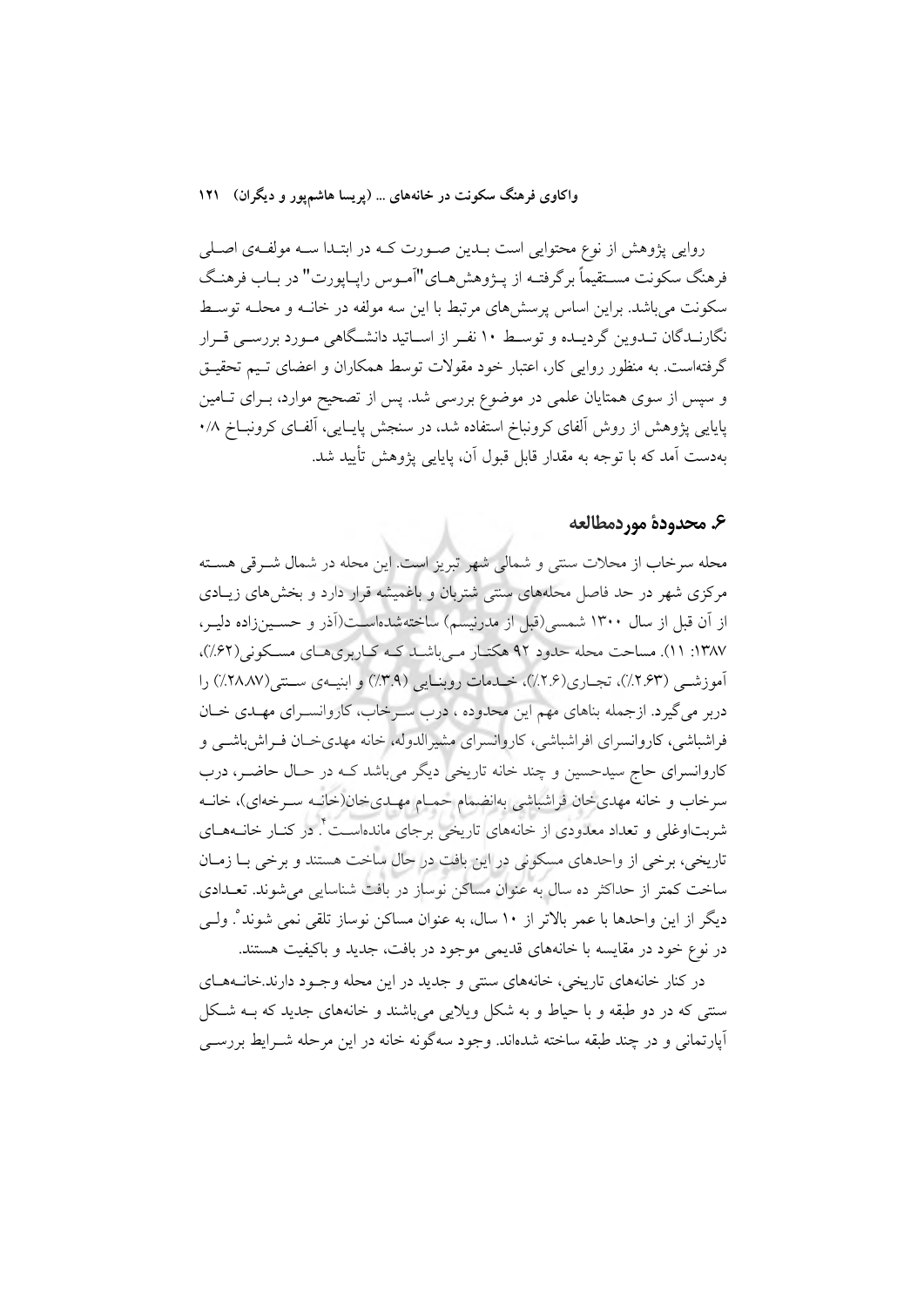دیدگاه ساکنین نسبت به این تنوع خانهها که در ادوار تـاریخی مختلـف شـکل گرفتـهانــد را فراهم میکند. محله سرخاب از دو نیمه شمالی و جنوبی که به لحـاظ کالبـدی و عملکـردی متفاوت هستند تشکیل شدهاست. نیمـهجنـوبی محلـه دارای ابنیـه ارزشـمند سـنتی اسـت و محدوده درون دروازههای شهر قدیم تبریز را شـامل مـیشـود. امـا در نیمـهشـمالی محلـه، سکونتگاههای غیررسمی شکل گرفتهانـد کـه بـه لحـاظ معیشـتی، معضـلات اجتمـاعی و عدمبرخورداری از خدمات روبنایی و تاسیسات زیربنایی نـامطلوب اسـت(نـژاد ابراهیمـی و نژداغی، ۱۳۹۷: ۵). معابر محله سرخاب علاوه بر سازگاری با اقلیم و محیط، منطبق با شـیوه اعتقــادی و روش زنــدگی ســاکنان شــکل گرفتــه و فــرم ارگانیــک و منعطــف دارنــد (نژداغی، ۱۳۹۸: ۱۳۵–۱۳۰)(اشکال۲–۵).



تصویر ۲. نقشهی ترسیم شده از محله ی سرخاب با استفاده از نقشه ی موجود درسایت شهرداری.



تصویر ۳. تصاویری از یک نمونه خانه تاریخی قاجار در محلهی سرخاب (از راست به چپ خانه سرخهای و خانه دکتر شاهد)



تصویر ۴. تصاویری از یک نمونه خانه سنتی پهلوی در محلهی سرخاب(خانه آقای علیزاده)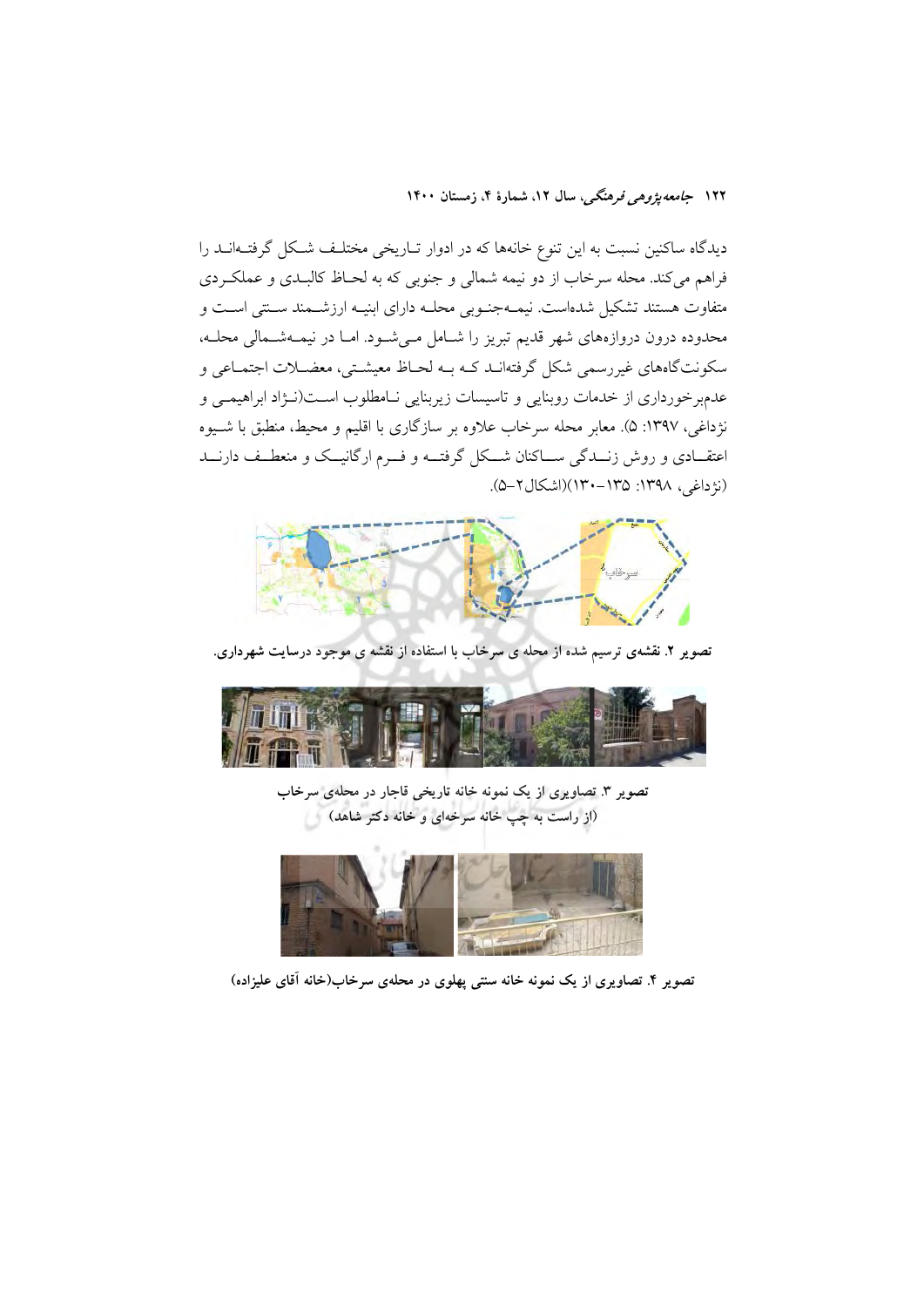

تصویر ۵ تصاویری از یک نمونه خانه جدید در محلهی سرخاب(آپارتمان مفتح)

#### ٧. يحث و تحليل دادهها

پس از انتخاب محلهی سرخاب با تنوع گونههای سنتی و جدید، مفـاد حاصـل از مطالعـات نظری بـر روی سـاکنین خانـههـای سـتتی و جدیـد (حـد اشـباع ۳۰ نفـر) مـورد ارزیـابی قرار گرفت تا ارزیابی دقیقی از نظـرات سـاکنین ایــن محلـه نسـبت بــه آداب، ارزش هــا و ترجيحات سكونتي شان در خانهها انجام شود. بدينصورت با نظرسنجي مستقيم از سـاكنين و با توجه به نقاط قوت و ضعف خانههای سنتی و جدید در محله، دیـدگاه سـاکنین امـروزی در مـورد تمايـل بـه سـكونت در ايـن خانـه هـا و همچنـين در محـلات سـنتي و جديـد ارزیابی شد. با توجه به اینکه فرهنگ سکونت در خانـه و محلـه در قالـب آداب سـکونتی (شیوهی زندگی)، الگوهای معنایی(ارزشها) و ترجیحات تعریـف مـیشـود؛ سـوالاتی بـرای ساکنین تنظیم شد. در این سوالات که به دو حیطه محله و خانه توجه شــدهاســت. یاســخهــا به صورت نیمهساختاریافته و بدون ارائه گزینه میباشند. در طی تحلیل هـای انجـام شــده در این مرحله که بصورت کیفی بوده است-گزارهها با توجه به مضــامین و مفــاهیم و بــه روش زمینه ای مقولهبندی شدند و در چارچوب نظریه پایه نامگذاری و در جـداول شـماره۳، ۴ و ۵ به تفکیک سه مولفه اصلی پژوهش قرار داده شدند.

در جدول شماره ۳ مقولههایی که ساکنین خانههای سنتی و جدید در محلـهی ســرخاب تحت عنوان آداب سکوت در خانه و محله مطرح نمودهاند در پاسـخ بــه ســوالات مربوطــه (به مضامین سوالات در ستون اول جدول اشاره شده است) به تفکیک بیان شـده و بـا بیـان درصـد مقــولات؛ مهمتــرين مقولــههــاي مــرتبط بــا أداب ســكونت در خانــه و محلــه مشخص می گردند.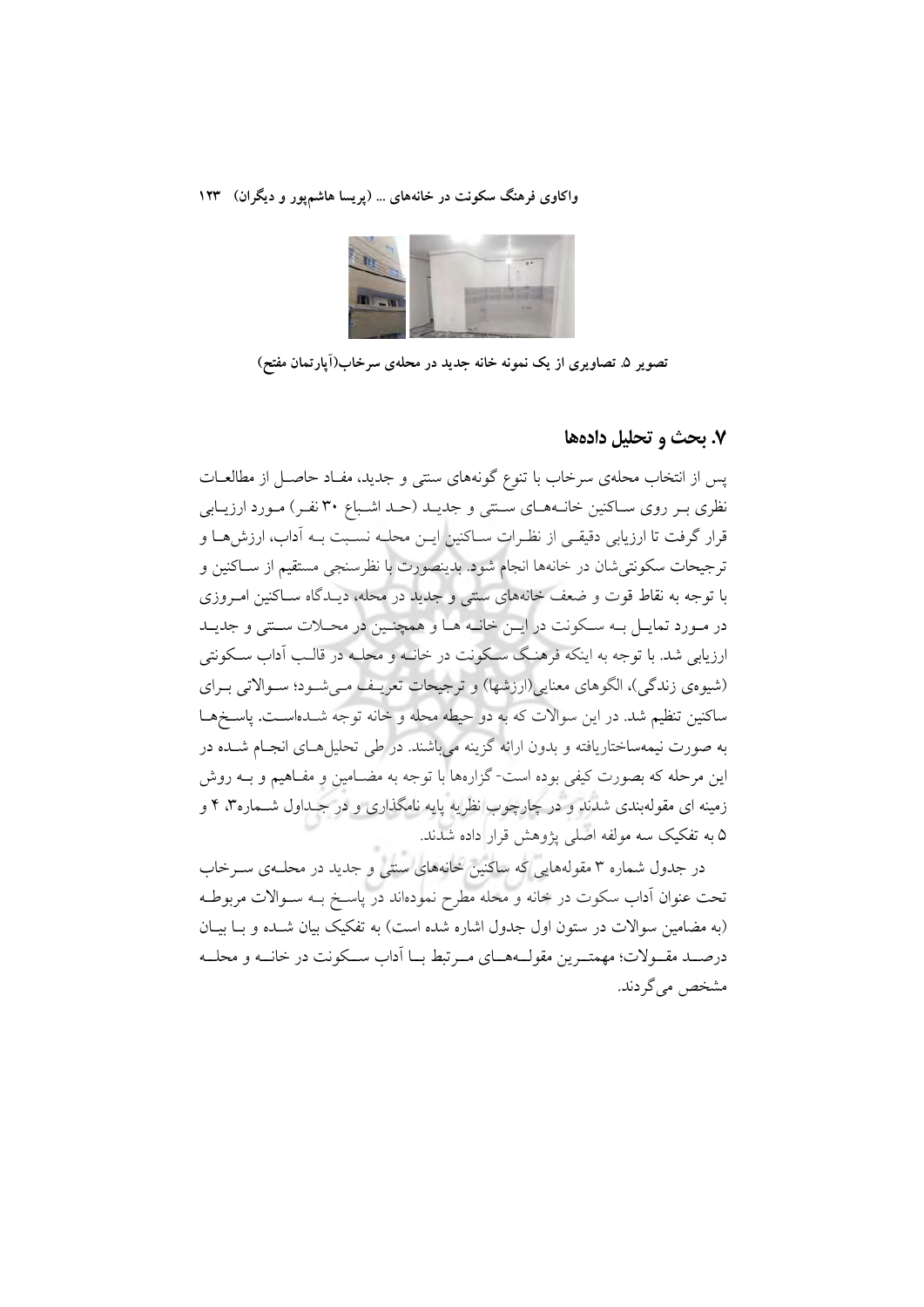| هويت و اصالت و محلات سنتي<br>اجبار مالی<br>$\gamma$<br>0۰/<br>علت انتخاب محله سنتي براي<br>شرايط خانوادگى<br>شرايط خانوادگى<br>715<br>7.5<br>زندگی و ویژگیهای آن<br>هويت و اصالت محلات سنتي<br>اجبار مالي<br>7.15<br>7.7<br>سکونت اجباری و نارضایتی از خانه<br>انتخاب خانه به اجبار و برخلاف میل باطنی است<br>سکونت اجباری از روی اجبار مالی و نارضایتی از<br>$^{\prime\prime}$ .<br>715<br>علت انتخاب این خانه نزدیکی آن به محل کار همسر و خانه<br>ویژگی های خانه<br>پدری است. از فضای پذیرایی برای مهمانداری<br>استفاده می کنند و فضای اختصاصی برای مهمان ندارند.<br>علت انتخاب خانه و مهمترين<br>ویژگی های مثبت خانه برای بهبود روابط اعضا<br>١-وجود حياط براي تجمع<br>رضایت از خانه به جهت ویژگی های مثبت آن<br>٢-محله خوب و همسايگان آن<br>$\gamma\infty$ .<br>7/19<br>ابعاد مناسب، تعداد فضاها، جدابودن فضاي اختصاصي | درصد | عوامل موثر بر آداب سکونت در خانه جدید           | درصد | عوامل موثر بر آداب سکونت در خانه سنتی  | مضامين سوالات                                            |
|----------------------------------------------------------------------------------------------------------------------------------------------------------------------------------------------------------------------------------------------------------------------------------------------------------------------------------------------------------------------------------------------------------------------------------------------------------------------------------------------------------------------------------------------------------------------------------------------------------------------------------------------------------------------------------------------------------------------------------------------------------------------------------------------------------------------------|------|-------------------------------------------------|------|----------------------------------------|----------------------------------------------------------|
|                                                                                                                                                                                                                                                                                                                                                                                                                                                                                                                                                                                                                                                                                                                                                                                                                            |      |                                                 |      |                                        |                                                          |
|                                                                                                                                                                                                                                                                                                                                                                                                                                                                                                                                                                                                                                                                                                                                                                                                                            |      |                                                 |      |                                        |                                                          |
|                                                                                                                                                                                                                                                                                                                                                                                                                                                                                                                                                                                                                                                                                                                                                                                                                            |      |                                                 |      |                                        |                                                          |
|                                                                                                                                                                                                                                                                                                                                                                                                                                                                                                                                                                                                                                                                                                                                                                                                                            |      |                                                 |      |                                        |                                                          |
| ۴- وجود فضاهاي كافي براي زندگي در خانه<br>رمال الكالخ سلوم السا                                                                                                                                                                                                                                                                                                                                                                                                                                                                                                                                                                                                                                                                                                                                                            |      | مهمان، نوساز بودن خانه وتعلق خاطر داشتن به محله |      | ۳-خانه ارث پدري و زندگي در کنار بستگان | ویژگی های اُن در جهت بهبود<br>روابط میان اعضا و با مهمان |

## جدول ۳. درصد اهمیت عوامل موثر بر اَداب سکونت در خانه های سنتی و جدید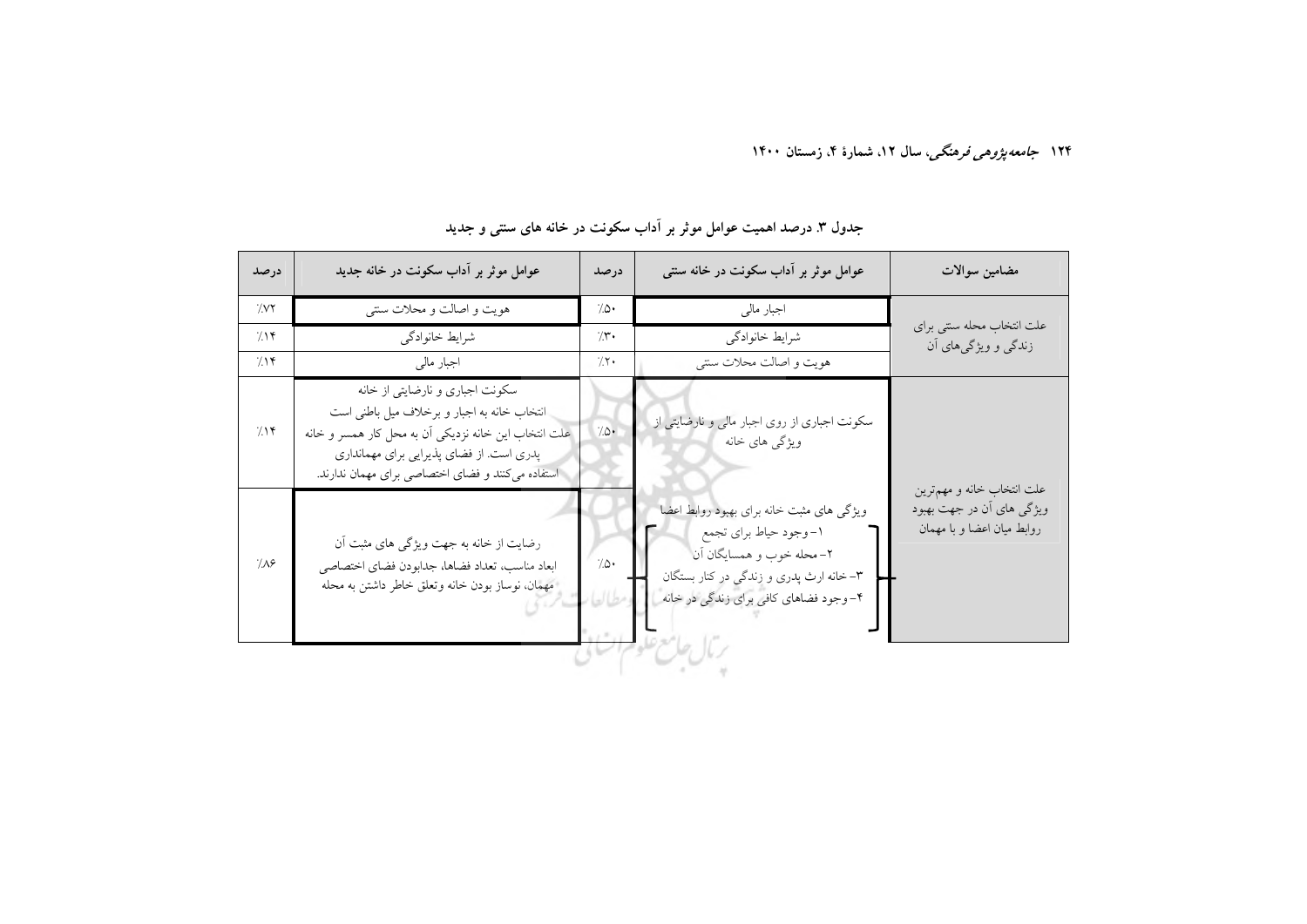واکاوی فرهنگ سکونت در خانههای ... (پریسا هاشمپور و دیگران) ۱۲۵

در جدول ۴ مقولههایی کـه سـاکنین خانـههـای سـنتی و جدیـد در محلـهی سـرخاب تحتءنوان الگوهای معنایی در خانه و محله مطرح نمودهاند در پاسخ به سوالات مربوطه بــه تفکیک بیان شده و با تبیین درصد مقولات؛ مهمترین مقولههای مرتبط با الگوهای معنـایی در خانه با نگرش مثبت، منفی و خنثی مشخص میگردند.

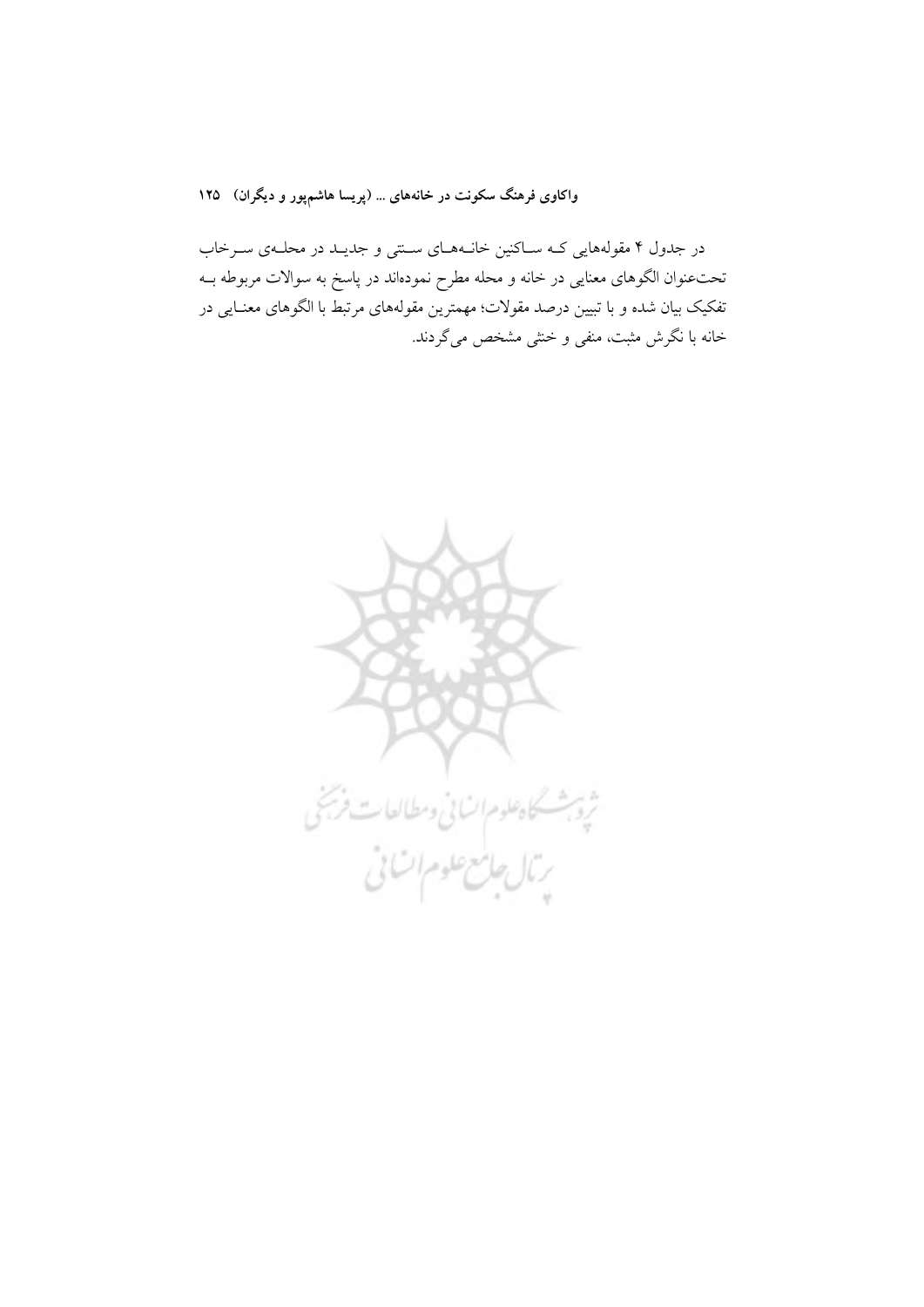| درصد | الگوهای معنایی در خانه جدید                                                                                                                                                                                                              | درصد       | الگوهای معنایی در خانه سنتی                                                                                                                                                                                                             | مضامين سوالات                                   |
|------|------------------------------------------------------------------------------------------------------------------------------------------------------------------------------------------------------------------------------------------|------------|-----------------------------------------------------------------------------------------------------------------------------------------------------------------------------------------------------------------------------------------|-------------------------------------------------|
| 7.19 | نگرش مثبت:<br>بافت سنتی را دوست دارند و سکونت در محله سنتی<br>را بهتر میدانند. معتقدند خانه سنتی به محله<br>اعتبار میبخشد و خانههای جدید هویت ندارد. به<br>خانههای ستتی علاقه و حس تعلق دارند. خانههای<br>قدیمی به محله زیبایی می بخشند. | $\gamma$ . | نگرش منفي:<br>وجود خانههای سنتی سبب بی نظمی در محله شده است و بافت<br>ستمی زندگی را مشکل کرده است–بافت ستنی سبب ارزش و<br>هویت محله می گردد ولی از طرفی سبب بروز مشکلاتی از قبیل<br>نبود پارکینگ تجمع زبالهها و ازدحام و شلوغی می گردد. | نوع نگرش ساکنین نسبت به<br>اهميت وجود خانهها از |
|      |                                                                                                                                                                                                                                          | 7۳۰ (      | نگرش خشي:<br>اهمیت و تاثیری ندارد.                                                                                                                                                                                                      | دوران مختلف در محله                             |
| 715  | نگرش منفي:<br>وجود خانههای تاریخی تاثیری ندارد باید تخریب<br>شوند و خانههای جدید ساخته شود.                                                                                                                                              | 7.9.       | نگرش مثبت:<br>سبب حفظ ارزش محله میشود و اعتبار أن بالا می رود. باعث<br>هویت و اصالت محله میشوند و وجود أنها در محله<br>ضروری است. زندگی در چنین محلههای ارامش به دنبال دارد.                                                            |                                                 |

### جدول ۴. درصد اهمیت عوامل موثر بر الگوهای معنایی در خانه های سنتی و جدید

ژه شکاه علوم انسانی وسطالعات فرجنی<br>بر بال جامع علوم اتسانی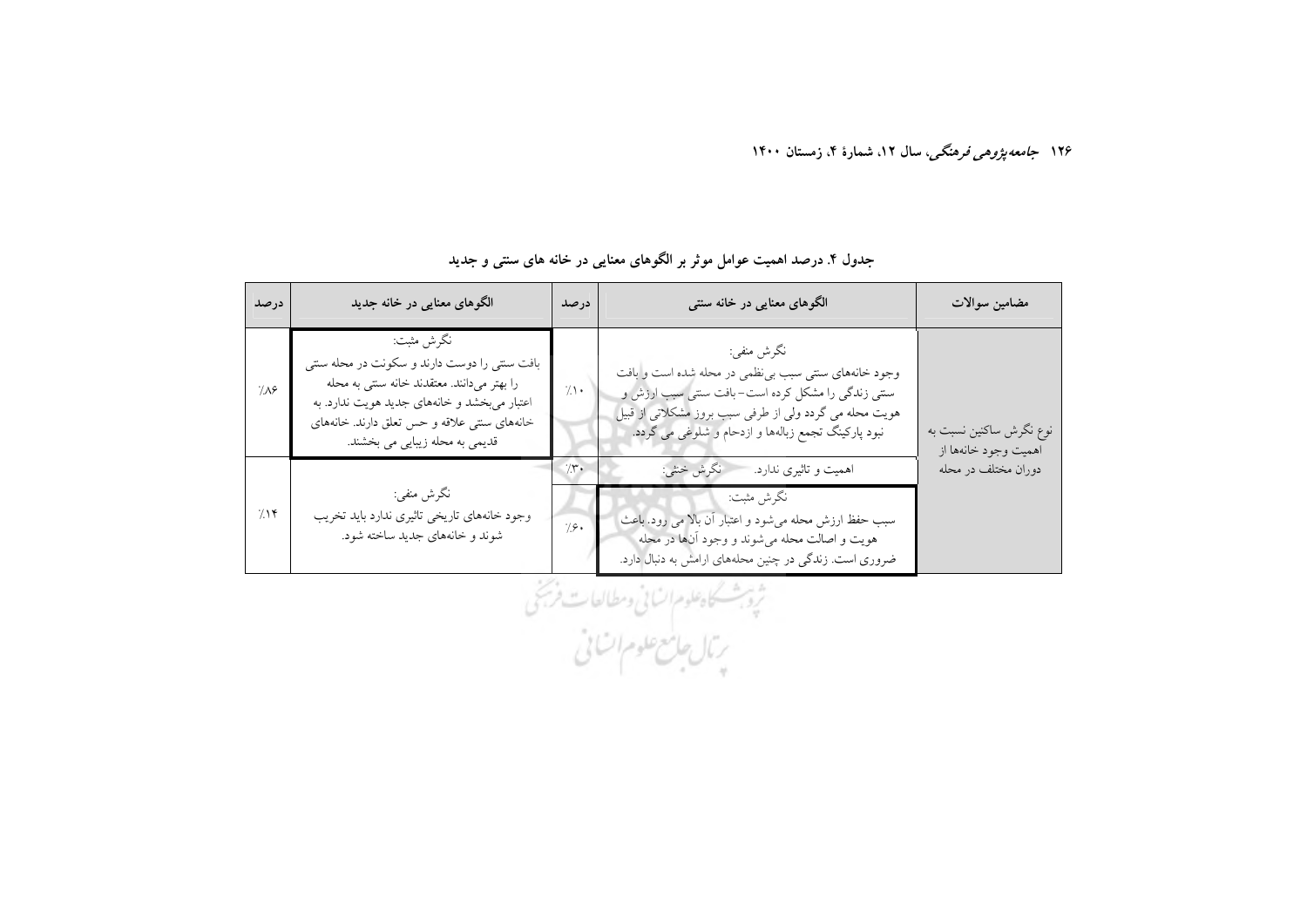واکاوی فرهنگ سکونت در خانههای ... (پریسا هاشمپور و دیگران) ۱۲۷

در جدول ۵ مقولههایی کـه سـاکنین خانـههـای سـنتی و جدیـد در محلـهی سـرخاب تحتءنوان ترجیحات مطرح نمودهاند در پاسخ به سوالات مربوطه به تفکیک بیان شده و با تبیین درصد مقولات؛ مهمترین مقولههای مـرتبط بــا ترجیحــات در خانــه و محلــه در کــادر درون جدول مشخص مي گردند.

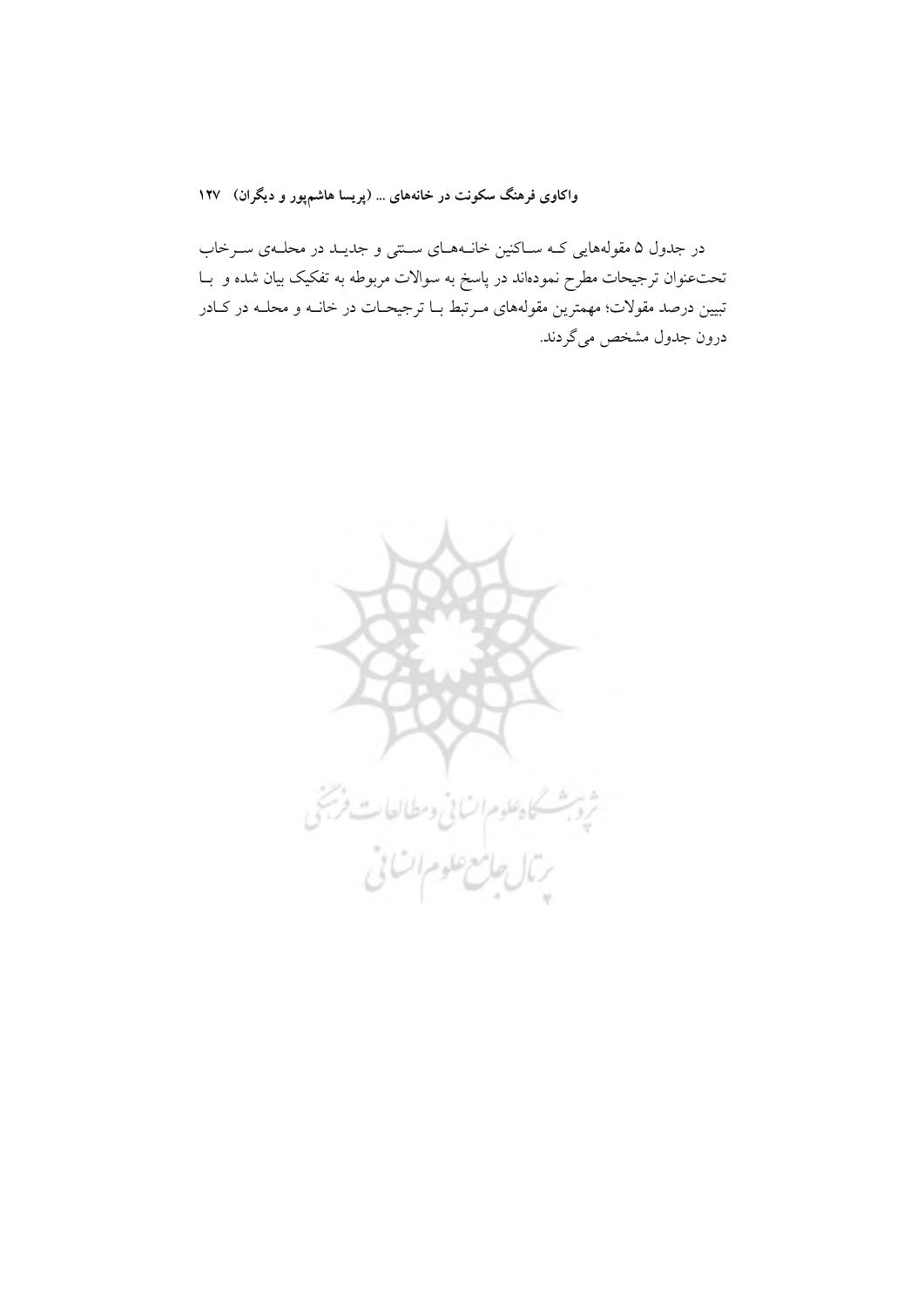| درصد               | ترجیحات در خانه جدید                                                                                                                                                                                                                                                                        | درصد  | ترجیحات در خانه سنتی                                                                                                                                                                                                             | مضامين سوالات                                                                                       |
|--------------------|---------------------------------------------------------------------------------------------------------------------------------------------------------------------------------------------------------------------------------------------------------------------------------------------|-------|----------------------------------------------------------------------------------------------------------------------------------------------------------------------------------------------------------------------------------|-----------------------------------------------------------------------------------------------------|
|                    | محله وخانه جديد:                                                                                                                                                                                                                                                                            |       | محله و خانهي جديد:                                                                                                                                                                                                               |                                                                                                     |
| 715                | زندگی در محلههای جدید و خانه جدید بهتر است<br>زیرا فرهنگ ساکنین آن بالا بوده و زندگی<br>راحتتر است. خانهی سیصد چهارصدمتری با حیاط<br>بزرگ که درآن به کاشت درخت و گیاه مشغول شوند.<br>خانه جدید و نوساز با متراژبالا در محله اعیان نشین و<br>طراحی داخلی لوکس با نورگیری بالا، وجود اتاق کار | 7.5   | ترجیح زندگی در محلهی جدید به دلیل تمیز و<br>شیکبودن، سطح فرهنگ بالا و رعایت آرامش و<br>سكوت .<br>خانهی أرام و دنج بدون مزاحمت و ألودگی صوتی؛<br>خانهی اتاق دار با ابعاد بزرگ و حیاط آرام همراه<br>فضاهای اختصاصی مهمان و نورگیر. | ترجیح ساکنین برای زندگی در<br>محلههای جدید با اَپارتمانهای                                          |
| $\gamma_{\Lambda}$ | محله سنتي خانه جديد:<br>زندگی در محلات سنتی به دلیل اصالت محله،<br>همسایگان خوب و صمیمیت محلههای قدیمی<br>ترجیح زندگی در خانههای نوساز ولی شخصی، ابعاد<br>خانه بزرگ و تعداد فضاها زیاد. خانهای دلباز با                                                                                     | $1 -$ | محله و خانه سنتي:<br>ترجیح محلات سنتی به دلیل قدمت، اصالت و<br>هویت، علاقه ی درونی و شرایط مالی.<br>خانه ی بزرگ، حیاط دار، مطابق با الگوی خانه های<br>سنتمی و مملو از سکوت و آرامش.                                              | بلندمرتبه(جديد) است يا محلات سنتي<br>با خانههای تاریخی (ویژگیهای یک<br>خانهي ايده آل در ذهن ساكنين) |

## جدول ۵ درصد اهمیت عوامل موثر بر ترجیحات در خانههای سنتی و جدید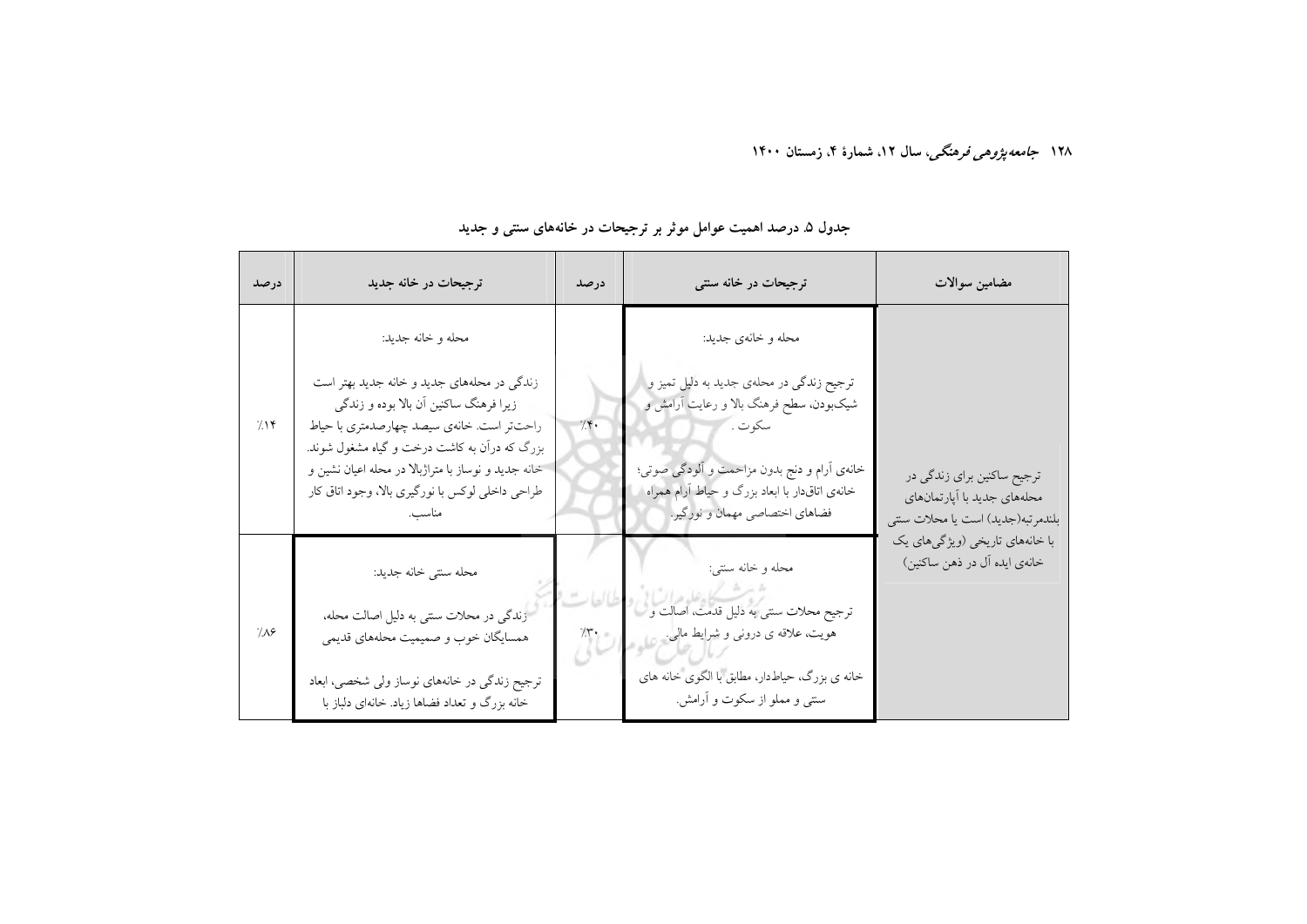واکاوی فرهنگ سکونت در خانههای ... (پریسا هاشم پور و دیگران) ۱۲۹



ثرة بشكاه علوم السائى ومطالعات فرستنى<br>بريال جامع علوم السائى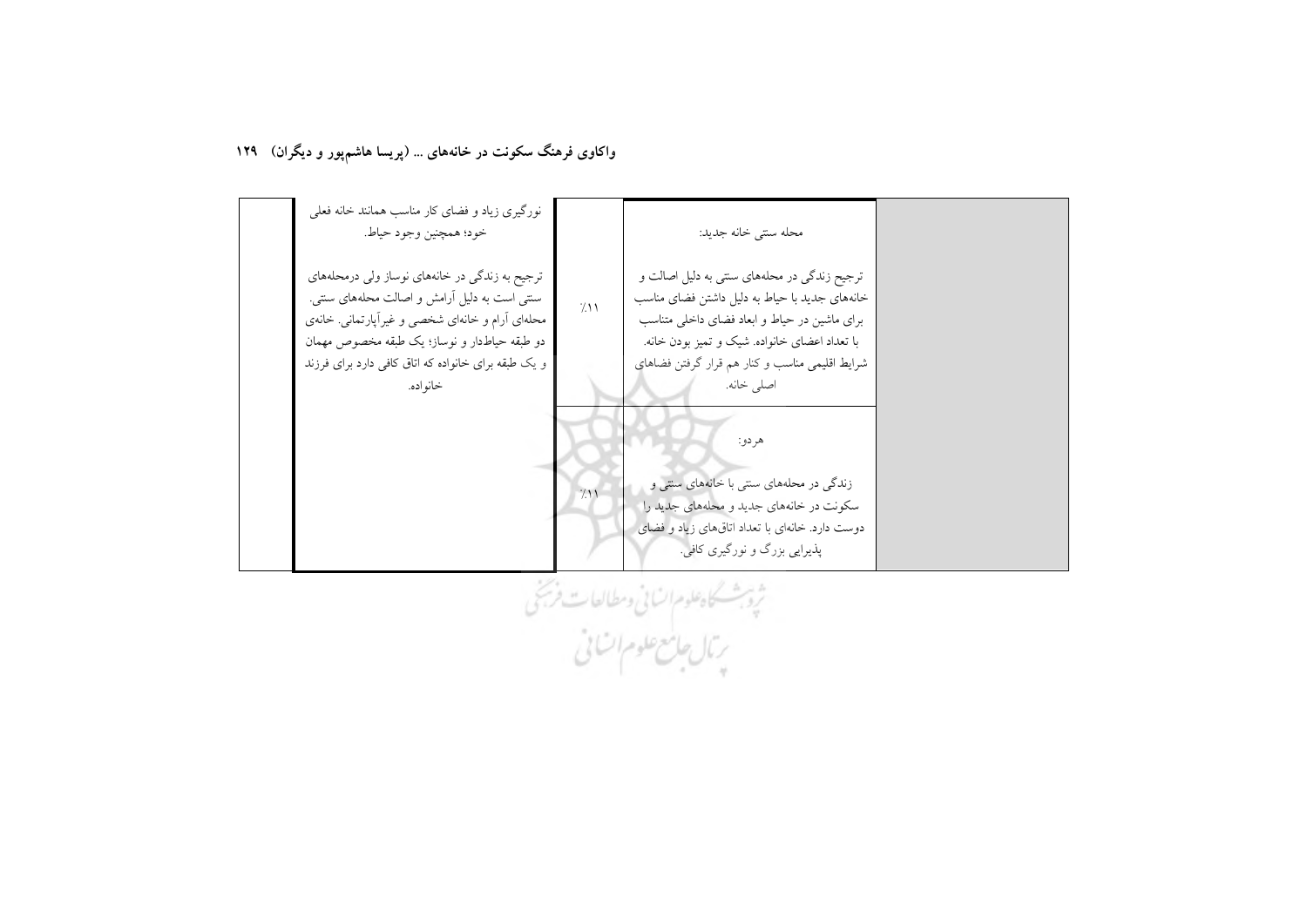در مرحله بعدی و با استفاده ازنتایج تحلیلهای مرحله اول، جهـت شناســایی مهــمتــرین متغیرهای تاثیرگذار ذیل هر مولفـه در خانــههــای ســنتی و جدیــد بــه ترتیــب آزمــون&ـای تی|ستیودنت و پیرسون انجام شد.

نتايج حاصل از آزمون تي|ستيودنت(جدول ۶) نشان داد كه بين متغيرهـاي اجبـار مـالي، شرایط خانوادگی، هویت و اصالت محله سـنتی، سـکونت اجبـاری و نارضـایتی از خانــه و ویژگیهای مثبت خانه در مولفه اداب سکونت، نگرش مثبت در مولف الگوهـای معنـایی و متغیر محله و خانه جدید در مولفه ترجیحات، اخـتلاف معنـیداری در سـطح احتمـال پــنج درصد وجود دارد در صورتیکه در مورد متغیرهای دیگر مورد بررســی اخــتلاف معنــیداری بین خانه های سنتی و جدید وجود نداشت.

| سطح احتمال<br>معنی داری<br>p-value          | مقدار t              | ميانگين<br>خانههای جدید          | ميانگين<br>خانههای سنتی | متغير                              | مولفه         |  |
|---------------------------------------------|----------------------|----------------------------------|-------------------------|------------------------------------|---------------|--|
| $\cdot$ / $\cdot$ $\uparrow \uparrow$       | <b>T/QAV</b>         | 4/94                             | 18199                   | اجبار مالی                         |               |  |
| $\cdot$ / $\cdot$ $\uparrow$                | Y/9.9                | <b>TY'/ TY</b>                   | 9/99                    | شرايط خانوادگي                     |               |  |
| $\cdot$ / $\cdot$ $\uparrow \uparrow$       | <b>T/QAV</b>         | $\Delta$ /VV                     | 18199                   | هويت و اصالت<br>محله سنتى          | أداب سكونت    |  |
| $\cdot$ / $\cdot$ $\uparrow \uparrow$       | <b>T/QAV</b>         | 4/94                             | 18199                   | سکونت اجباري و<br>نارضایتی از خانه |               |  |
| $\cdot$ / $\cdot$ \ \                       | 4/047                | $\Upsilon \Lambda / \cdot \cdot$ | 18188                   | ویژگیهای مثبت<br>خانه              |               |  |
| $\cdot$ / $\wedge \overline{\wedge} \wedge$ | $\cdot$              | 4199                             | rrr                     | نگرش منفی                          |               |  |
| $\cdot$ / $\cdot$ \ \                       | $Y/\Delta Y$         | $Y/\cdot$                        | 18199                   | نگرش مثبت                          | الگوهاي.عنايي |  |
| $\cdot$ / $\cdot$ $\tau$ r                  | <b>T/QAV</b>         | 4/94                             | 18199                   | محله وخانه جديد                    |               |  |
| $\cdot$ / $\vee\vee\vee$                    | $\sqrt{\cdot \cdot}$ | T/TT                             | $1 \cdot / \cdot$       | محله و خانه سنتي                   | ترجيحات       |  |
| $\cdot$ /\\\                                | ۲/۰۳۶                | $Y \wedge / \cdot$               | 9/99                    | محله سنتي و خانه<br>جدىد           |               |  |

جدول ۶. مقایسه خانه های سنتی و جدید از طریق اَزمون t-student برای متغیرهای مورد بررسی

همچنین ارتباط بین متغیرها به وسیله ضریب همبستگی پیرسون بررسیشد که نشــان داد (جدول ۷) ارتباط معنیداری میان اجبار مالی با هویـت و اصــالت محلــه ســنتی و همچنــین سکونت اجباری و نارضایتی از خانه در سطح احتمال یک درصد وجـود دارد. بـین شـرایط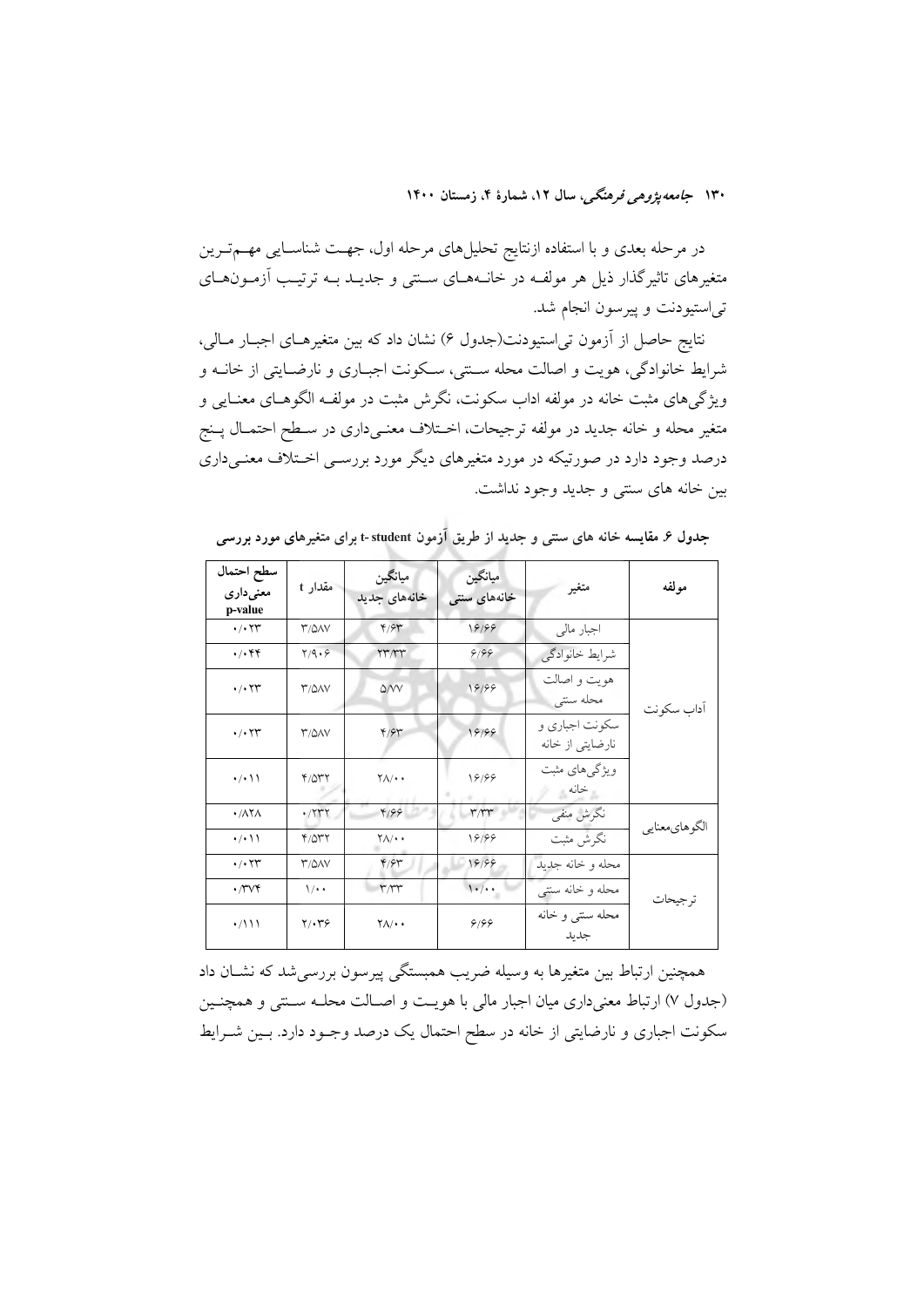واکاوی فرهنگ سکونت در خانههای ... (پریسا هاشمپور و دیگران) ۱۳۱

خانوادگی و متغیرهای ویژگیهای مثبت خانه، نگرش مثبت و محلــه ســنتی و خانــه جدیــد ارتباط همسو و معنیداری در سطح احتمال پنج درصد وجود داشـت. و نیــز بــین ســکونت اجباری و نارضایتی از خانه، محله وخانــه جدیــد نیــز ارتبــاط همســو و معنــیدار در ســطح احتمال یک درصد بدست آمد. ویژگیهای مثبت خانه با نگرش مثبت بــه خانــه هــم رابطــه معنی دار یک درصد داشتند.

> جدول ۷ـ ضریب همبستگی صفات مورد بررسی \*: معنىدارى در سطح احتمال ۵٪ \*\*: معنیداری در سطح احتمال ۱٪

| متغير                                         | اجبار مالی     | شرابط خانوادگی | هویت و اصالت محله ستی | سکونت اجباری و نارضایتی از خانه | ویژگی های مثبت خانه            | نگرش منفی | نگرش مشبت | محله و خانه جدید | محله و خانه سنتی | محله سنتى و خانه جديد |
|-----------------------------------------------|----------------|----------------|-----------------------|---------------------------------|--------------------------------|-----------|-----------|------------------|------------------|-----------------------|
| اجبار مال <sub>ی</sub>                        |                |                |                       |                                 |                                |           |           |                  |                  |                       |
| شرايط<br>خانوادگي                             | $-10^{14}$     |                |                       |                                 |                                |           |           |                  |                  |                       |
| هويت و<br>اصالت محله<br>سنتى<br>—             | 一条条            | $-10$          |                       |                                 |                                |           | á         |                  |                  |                       |
| سكونت<br>ر<br>اجباری و<br>نارضایتی از<br>خانه | 一条条            | $-1/049$       | 一条券                   |                                 |                                |           |           |                  |                  |                       |
| ویژگیهای<br>مثبت خانه                         | $\dot{\xi}$    | ·/4·ドキ         | $-3.1$                | $-4.794$                        |                                |           |           |                  |                  |                       |
| نگرش منفی                                     | $\mathsf{w}$ . | irw.           | $\mathsf{w}$ .        | $\mathsf{w}$ .                  | $\cdot$ , $\cdot \cdot \times$ |           |           |                  |                  |                       |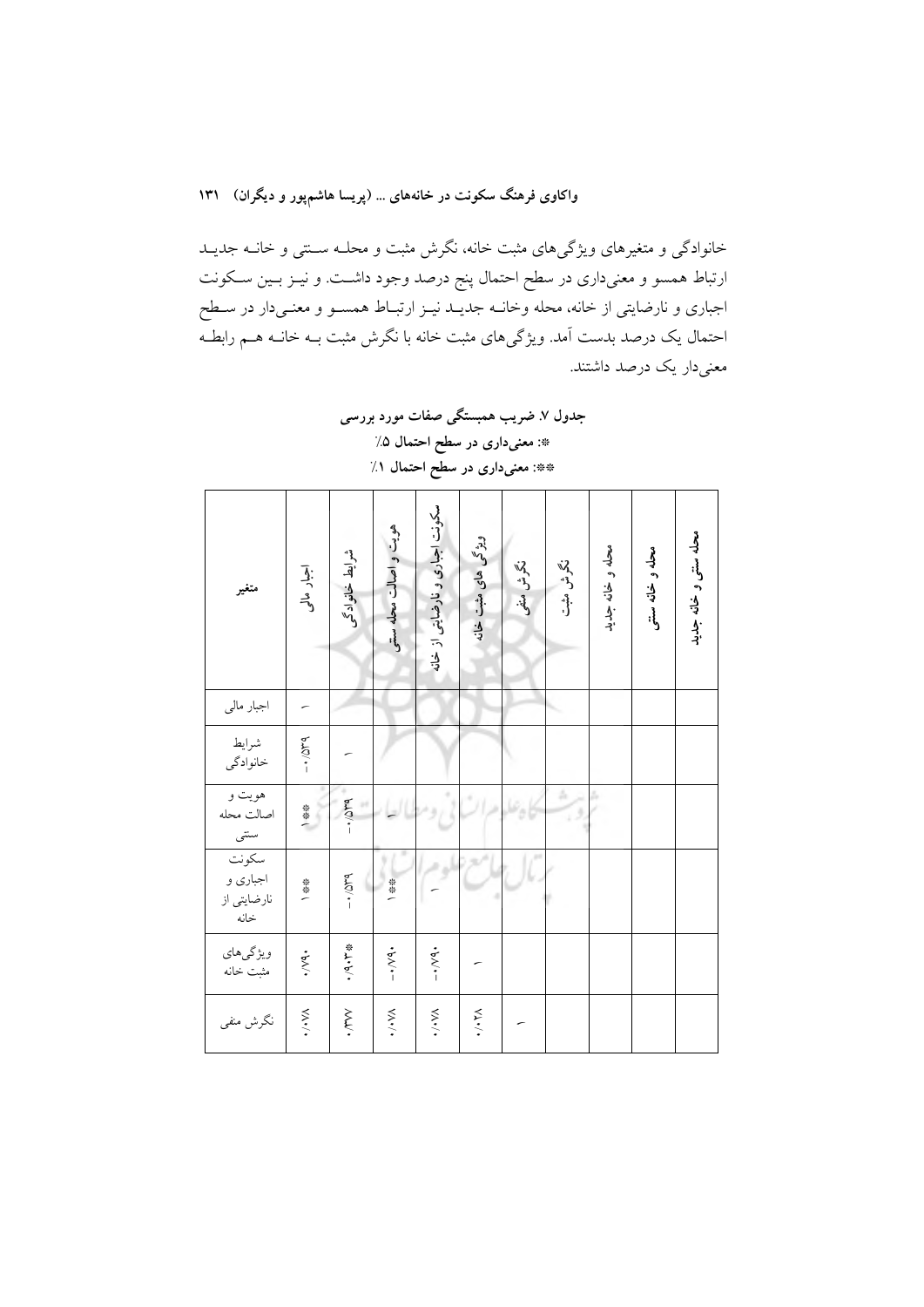۱۳۲ *جامعه پژوه<sub>ی</sub> فرهنگی،* سال ۱۲، شمارهٔ ۴، زمستان ۱۴۰۰

| محله سنتی و<br>خانه جدید | محله و خانه<br>سنتبی | محله و خانه<br>جديد         | نگرش مثبت           |
|--------------------------|----------------------|-----------------------------|---------------------|
| $-1.01 -$                | $\cdot$ /۶۹۵         |                             | $\cdot$ /Y9.        |
| $\ast$ MN/ $\ast$        | $-1.704$             | $-404$                      | ※ケージ                |
| $7.0/1 -$                | 6637                 | $*$                         | $\cdot$ , $\vee$ 9. |
| $7.0/-$                  | 6637                 | →参考                         | $\cdot$ , $\vee$ 9. |
| 464.                     | $-1/914$             | $-3.04.$                    | 一条条                 |
| $\cdot$ , $\gamma$       | $\frac{3}{2}$        | $\lambda, \lambda, \lambda$ | $\lambda$           |
| 46M                      | 415.                 | $\cdot$ /2.                 |                     |
| $7.0/1 -$                | $\frac{1}{2}$        |                             |                     |
| $-1.779$                 |                      |                             |                     |
|                          |                      |                             |                     |

برای بررسی اختلاف بین گروههای سنی از نظر آداب سکونت، الگوهـای معنـایی و ترجیحات از تجزیه واریانس یکطرفه استفاده شد که نتایج حاصل نشان داد(جــدول ۸) بــین گروههای سنی از نظر متغیرهای مذکور اختلاف معنـیداری در سـطح احتمـال پـنج درصـد وجود داشت.

جدول ۸ تجزیه واریانس برای گروههای سنی مورد بررسی

|               | میانگین مربعات (M.S) |            | درجه<br>آزادى | منابع تغيير    |
|---------------|----------------------|------------|---------------|----------------|
| تر جيحات      | الگوهایمعنایی        | اداب سکونت |               |                |
| $\gamma$      | Y99199V*             | 1A9/99V ※※ |               | تيمار          |
| <b>YY/YYY</b> | $Y*/***$             | 49199V     |               | اشتباه أزمايشي |

همچنین با توجه به اطلاعات توصیفی پرسش شوندگان، بـرای مشـخص شـدن ارتبـاط میان متغیر گروه سنی و مولفه های پژوهش، آزمون چند دامنهای دانکن انجام شد.

نتایج حاصل از مقایسه میانگین متغیرهــای مــوردنظر بــا اســتفاده از آزمــون چنددامنــهای دانکن (جدول۹) نشان داد از نظر آداب سکونت، گروههای میانسال و پیـر دارای بـیشتـرین میانگین و با گروه جوان اختلاف معنیداری داشتند. از نظر الگوهـای معنـایی وترجیجـات گروه میانسال با اختلاف معنیداری نسبت بـه گـروههـای پیـر و جـوان دارای بـیش5تـرین ميانگين بود.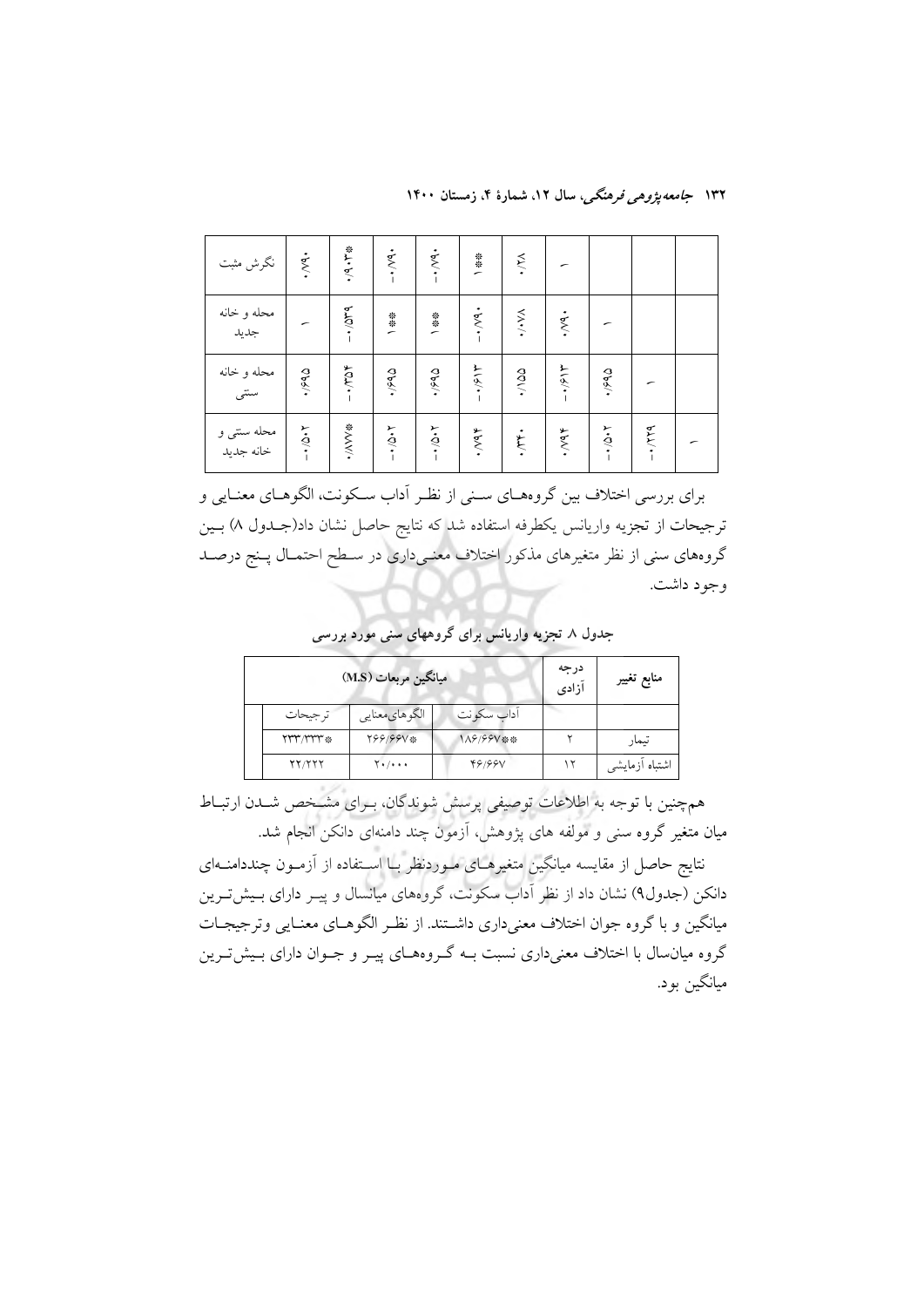واکاوی فرهنگ سکونت در خانههای ... (پریسا هاشم یور و دیگران) ۱۳۳

جدول ۹. مقایسه میانگین گروههای سنی بر اساس آزمون چند دامنه ای دانکن حروف مشترک بیانگر اختلاف غیرمعنی دار بین گروههای سنی است.

| ترجيحات                       | الگوهای معنایی | أداب سكونت | گروه سنی |
|-------------------------------|----------------|------------|----------|
| $\mathbf{r}$ / $\mathbf{r}$ b | ۵b             | ٨b         | جوان     |
| ۲۰a                           | ۲۵ a           | ۲۰a        | ميانسال  |
| 9/99 b                        | ۵b             | ۱۲ ab      | پير      |

### ۸. بحث و نتیجهگیری

پژوهش حاضر به دلیل ماهیت کیفـی و چنـد مرحلـهای خـود بـا بهـرهگیـری از اسـتراتژی پس کاوی و روشهای منتخب در ذیـل آن، در مراحـل مختلـف از روش تحقیـق و تحلیـل متناسب استفاده کردهاست؛ گزارههای مستخرج از مصاحبههـا در حیطـهی ســه مولفــه آداب سکونت، الگوهای معنایی و ترجیحات به محلی سازی مقولههـا پرداختـهاسـت و در نهایـت نتـايج حاصـل از تحليـل يافتــههـا طبــق ســوالات منــتج از ســه بخــش أداب ســكونت، الگوهای معنایی و ترجیحات به شرح زیر مورد بررسی قرارمی گیرد:

فرهنگ سکونت در خانههای سنتی و جدید تفاوتهـایی را از نظـر تطـابق بـا فرهنـگ كنوني با كالبد خانــه دارد. مقايســه خانــههــا ايــن تفــاوتهــا را در متغيرهــاي بدســت امــده نشان میدهد. در مولفه آداب سکونت، متغیر اجبار مالی در خانه سنتی که تفاوت معنـادار بــا خانه جدید دارد، تمایل مردم به سکونت در خانه جدید را در صورت داشتن امکان مالی نشان میدهد. احتمالا ساکنین خانههای سنتی از کمبود امکانــات رنــج بــرده و در وهلــه اول امکانات کالبدی بعنـوان نیازهـای اولیـه بـرای آنهـا مطـرح بـوده اسـت. در ادامــه نیازهـای متعالی تری برای آنان اهمیت داشته که این ترتیب در مصاحبه با ساکنین خانههای جدیـد کـه امکانات کالبدی بیشتری در اختیار داشتند بصورت معکوس عمل نمودهاست.

شرابط و روابط خانوادگی که در سکونت در محیلات اهمیت داشته و موجب ایجیاد محیط صمیمی برای روابط خانوادگی و اجتماعی میشود. این متغیـر در مقایســه خانــههــای سنتی و جدید اختلاف معنادار داشتهاست و ساکنین خانههای جدیــد تمایــل بـیش تــری بــه سکونت در محله سنتی با روابط اجتماعی دیرین داشتهاند این مـورد در سـاکنین خانـههـای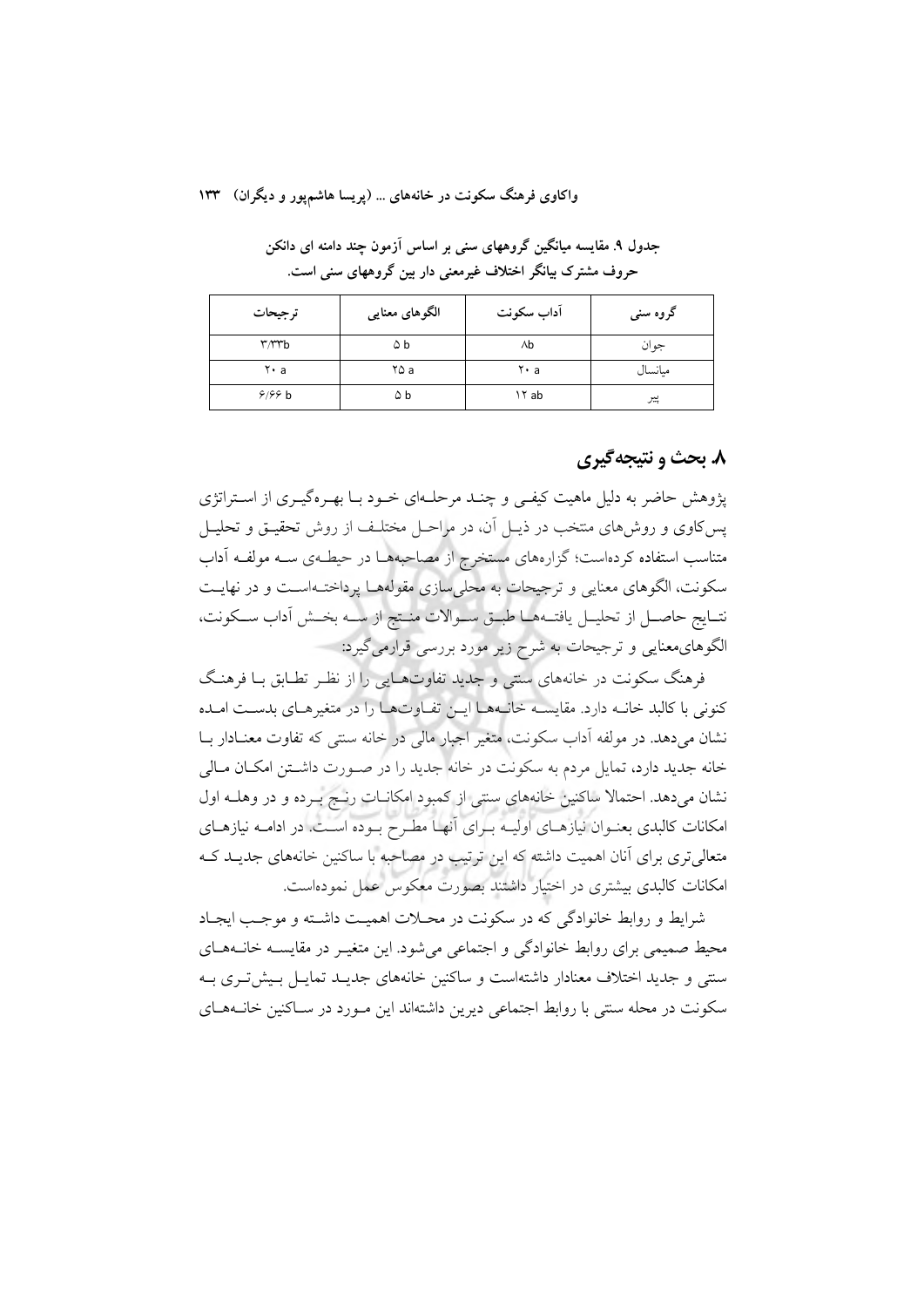ستتی کمتر بودهاست و میتوان نتیجهگرفت شرایط کالبدی خانه در اولویـت بـالاتری نسـبت به روابط خانوادگی قرار دارد.

هویت و اصالت محلات سنتی فاکتور مهم فرهنگی در محلات سـنتی اسـت کـه بـرای ساکنین خانههای جدید از اهمیت بالاتری برخورداراست کـه مـی توانـد در انتخـاب محلـه سنتی برای سکونت تاثیرگذار باشد. ویژگیهای مثبت خانه که برپایــه فــرم و کالبــد خانــه و روابط فضايي حاكم از جمله تعدد فضاها و ابعاد مناسب آنها در خانــه، فضــاي اختصاصــي مجزا برای مهمان، نوسـازبودن خانــه و داشــتن حیــاط و فضــای بــاز کــافی در مصــاحبههــا ذکر شدهاند در خانههای جدید شرایط بهتر داشتهاست و از این نظر با خانـه سـنتی اخـتلاف معنادار وجود داشتهاست. على رغم اينكه بعضي از موارد ذكر شـده ماننـد داشـتن حيـاط در خانه سنتی وجود دارد در حالت کلی از دید ساکنان در خانههای جدید شرایط مطلوبت ی حاکم بودهاست. و این موید این مساله است بهسازی و نوسازی خانـههـای قـدیمی بـرای مردم اهمیت زیادی دارد.

در مولفه الگوهاي،معنايي بين متغيرهاي بدست آمـده در خانــه ســنتي و جديـد اخـتلاف معناداری در قالب نگرشهای مثبت و منفی وجود دارد. ساکنین خانههای سـنتی بـا نگــرش مثبت به محلهی سرخاب به دلیل اصالت و آرامش آن را ارزشــمند قلمــداد کردنــد و وجــود خانه تاریخی را در مجاورت خانههای خود موثر در اصالت محلـه معرفـی کردنـد. تعـداد کمتری با نگرش منفی ضمن خاطر نشان کردن هویت محله، آن(ا دارای مشکلات فراوانـی از جمله بی نظمی حاصل از وجود خانههای سنتی فرسوده، ازدحام، شلوغی، نبـود پارکینـگ و تجمع زباله دانستند. ساکنین خانههای جدید به ارزشمندی و تعلق در بافت و خانـههـای سنتی اشاره داشتند در حالیکه تعدادی از آنان به تخریب خانههای سنتی و ساخت خانههـای جدید اعتقاد داشتند. با بررسی نظرات در مورد الگوهای معنایی، اکثر سـاکنین در خانــههــای سنتمي و جديد؛ خانه و محلات سنتي را به لحاظ اصالت و هويـت آنــان ارزشــمند دانســته و تعداد کمی آنرا به دلیل مشکلات رفاهی و کالبدی کمارزش قلمداد می کنند با وجـودی کـه درصد ناراضی بسیار کم است ولی مسائل مطرح شـده توسـط آنـان اهمیـت فراوانـی دارد. چراکه تداوم مشکلات به مرور زمان درصد نارضـایتی را افـزایش داده و بافـت محلـه را در ذهن افراد كمارزش خواهد نمود.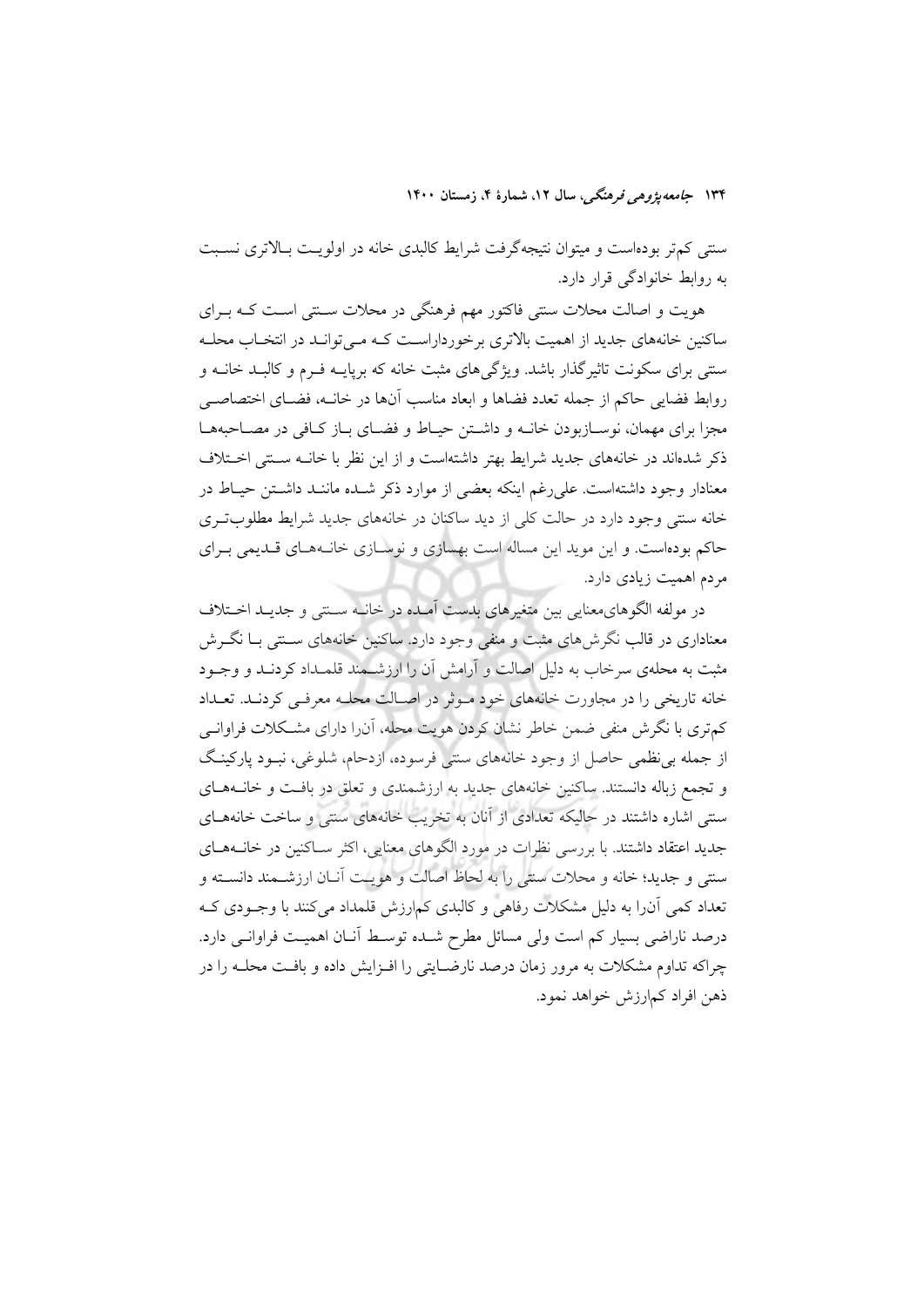واکاوی فرهنگ سکونت در خانههای … (پریسا هاشمپور و دیگران) ۱۳۵

در مولفه ترجیحات، اختلاف معناداری بین ساکنین خانه سنتی و جدید در متغیر محلـه و خانه جدید وجود دارد. ساکنین خانه های جدیـد زنـدگی در محلـه سـتتی و خانـه جدیـد را میپسندند. زندگی در خانههای جدید بـرای تمـامی سـاکنین بیشـترین اهمیـت را داشـته درحالي كه اكثريت ساكنين خانههاي سنتي تمايل به سكونت در محـلات جديـد و اكثريـت ساکنین خانههای جدید تمایل به سکونت در محلات سنتی داشتند. می تـوان نتیجـه گرفـت که خانه مناسب در محله سنتی با توجــه بــه ارزش۵حای بافــت و اصــالت محلــه از دیــدگاه ساکنين مورد قبول مي باشد.

با توجه به اینکه در این مقاله دیدگاه ساکنان مدنظر بود افراد مصاحبه شده در ســه گــروه پیر، میانسال و جوان دستهبندی شد. طبق تحلیل های انجـام شـده عـدم اسـتقبال جوانــان از محله سنتی ریشه در تمایلات جوانان به نو شدن دارد که گاهی با سرعت شـتابزده و حــذف سنت و تاریخ انجام می شود. استقبال افراد پیر و بهویـژه گـروه میانسـال در سـه مولفـه اداب سکونت، الگوهای معنایی و ترجیحات گویای درک ارزش و اهمیت سـکونت در محــلات سنتي است.

در راستای هدف اصلی پژوهش تحت عنوان واکـاوی فرهنـگ سـکونت در خانــههـای محلات سنتي از ديدگاه ساكنان بر پايه نظريه رايـاپورت مـي تـوان نتـايج را بـدين صـورت جمع بندي کر د

با توجه به پاسخ ساکنین خانههای سنتی در مورد سه مولفه می توان ردپای اجبار مـالی را به وضوح مشاهده کرد که این موضوع در خانههای جدید کمتر دیده میشود و همـین امـر باعث شدهاست این بناها به دلیل کیفیت پایینی که به لحاظ تامین امکانــات رفــاهی دارنــد، از ارزش اقتصادی کمتری برخوردار باشند و به مرور زمان نیز به دلیل مشکلات مـالی سـاکنین در تــامین هزینــههــای حفــظ و نگهــداری آنهــا، بــه بناهــای فرســوده تبــدیل شــده و قابل سکونت نباشند. لذا ضرورت دارد تا در ابتدای امر به رفع کاستی هـای موجـود کــه در مصاحبهها بـه آنهـا اشـاره شـده اسـت، يرداختـهشـود. برخـي از ايــن مشـكلات ناشــي از کمبودهایی است که در سطح محله وجود داشته که به لحاظ برنامه ریــزی هــای شــهری در سطوح بالاتر مدیریتی نیازمند رسیدگی و ارائه راه حلهایی کارآمـد مـیباشـد و در صـورت عدم توجه می تواند به تهدیدی جدی برای از بین رفـتن بافـت و ناکارآمـد شـدن تــدریجی بافت منجر شود. در مقابل چنین ضعفهــا و تهدیــدهایی، نمــی تــوان دیــدگاههای مــردم در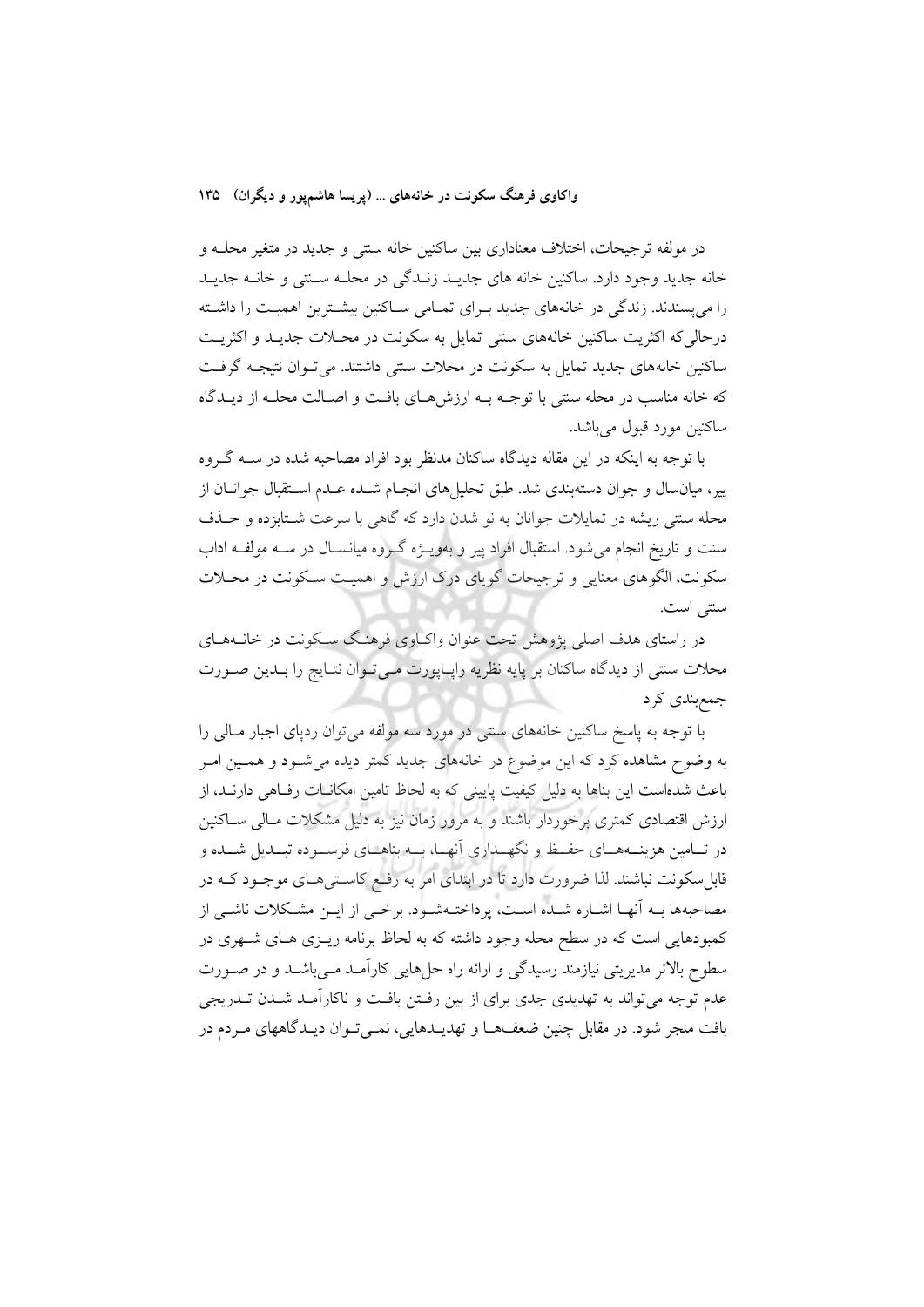حوزه فرصتهای موجود در بافت را نادیده انگاشت: هویت، اصالت و تاکید بـر تعـاملات درونهحلهای از جمله فرصتهایی هست که می تواند در برنامهریـزیهـای آتـی مـورد توجـه مسئولین و مدیران شهری قرار بگیرد بـه نکـات قــوت در بافــتهــای مــذکور بــدل شــوند. رضایت ساکنان خانـههـای جدیـد در محلـه سـنتی حـاکی از آگـاهی مـردم از ارزشهـای تاریخی حمویتی است که در کنار همسایگی های قدیمی انسـانی و کالبـدی موجـب تقویـت ارتباطات اجتماعی و همذات ینداری با محله می شـود. خـاطرات سـكونت در ایـن محـلات یادآور گذشته و شیوه سکونت مردمانی است کـه روزگـاری را درآن گذراندنـد. خانــههـای تـاریخی در محـلات سـنتی کـه در اکثـر مواقـع بـرای حفـظ و نگهـداری تغییـر کـاربری داده شدهاند؛ نماد اصالت و هويت محله شده و نقـش مـوثري در حـس تعلـق بــه محلــه و ارجحیت سکونت در آن دارد. توجه به خواست مردم لزوم بـازنگری در دسـتورالعمل هـا و مصوبات دستگاههای اجرایی را مشخص مـیکنـد. بازسـازی و نوسـازی بـا در نظرگـرفتن هویت محله شرایط زیست مطلوب برای ساکنان را فـراهم مـی کنـد. بـر همـین اسـاس بـه خواستهی اکثریت افراد مبنی بر ترجیح به سکونت در خانه هـای جدیـد در محـلات سـنتی عمل مي شود.

#### <u>یے نوشتھا</u>

۱. پژوهش حاضر منتج از طرح پژوهشی با شماره قرارداد۱۰۷۳دانشگاهی با عنوان واکbوی فرهنگ سکونت در خانههای محلات سنتی از دیدگاه مردم (مطالعـه مـوردی: محلهـی سـرخاب تبریـز) میباشد که با حمایت مالی دانشگاه هنر اسلامی تبریز انجام گرفتهاست.

۲. بنا به نظر رایایورت(1969) (Amos Rapoport)خانه بیش از داشتن ساختار کالبدی، نهادی است بـا عملکردی چندبعدی متاثر از اجتماع، فرهنگ، مبذهب، اقتصـاد و شــرايط محيطــي. از آنجـا کــه ساخت خانه امری فرهنگی است؛ شکل و سازمان آن نیـز متـاثر از فرهنگـی اسـت کـه خانـه محصول أن است. تحقيقات گيفورد (1998) (Gifford,R)شان مي دهد اغلب افراد ترجيح مي دهنــد در خانههایی زندگی کنند که مطابق فرهنگ آنان باشد. این به دلیل آن است کـه سـکونتگاه هــایی که تبلوری از فرهنگ می باشند؛ مکمل الگوهای رفتاری آن فرهنگ هســتند.از نظـر مــایس Meiss) Pierre Von)(1386)خلق مکانی با هویت خصوصی مسالهای است که نیاز بـه توجـه جـلـی دارد چـرا كـه بـراي قشـر كثيـري از مـردم انبـوهي از خانـههـاي بـي نـام در حـال سـاخت اسـت. كويرمـاركوس (1382) (Cooper.Marcos)در مقالــه خانــه نمــاد خويشــتن بــا اســتفاده از نظريــات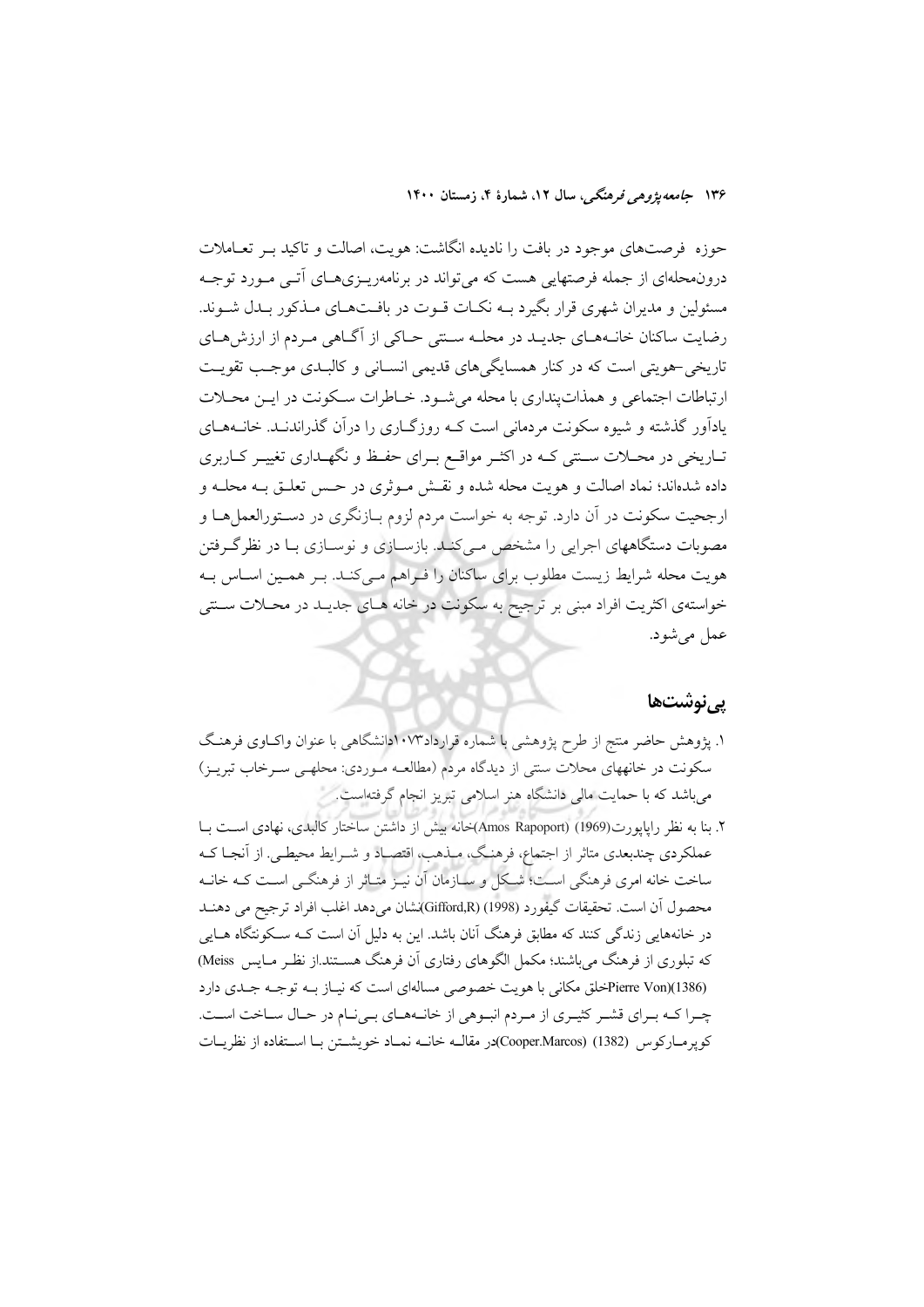روانشناسی یونگ با نگاهی ژرفتر در رابطه روان انسان بـا محـیط بـا اشــاره بــه ریشــهدار بــودن مفهوم نمادین خانه می گوید طراحان باید به تاثیر طراحی خانــه بــر وضــع روانــی انســانها توجــه كنند( مداحى و معماريان، ١٣٩٧: ٢-٢).

محلات سنتي مجموعهاي از خانههاي سنتي و جديـد را بصـورت همجـوار در خـود دارد و شیوه زندگی و تفکر انسانها را در زمانهای مختلف به منصه ظهور میگذارند. گونـههـای فضـایی این خانهها بر اساس وجود یا عدم وجود عناصر کالبدی تعریف می شوند. خانـههـــای ســــتتی مهمتریـــن مـــكان بـــراي نشـــان دادن ســـبك زندگـــي گذشـــته هســـتند. عــــدم درك ايـــــن سـاختمانها سـاختار خانه را به ســـمت جايگزينـــي بـــا ســـاختمانهاي جديـد هدايـــت مي كنــــد(سرمد، عيني فر و شاهچراغي، ٩٨:١). اين خانهها همواره توانستهاند بــا برقــراري ارتبــاطي شايسته با سبک زندگي و شرايط اجتماعي زمان خود از مطلوبيت بالايي برخـوردار باشند(آصـفي و ایمانی، ۹۵: ۷–۶). مواردی از جمله تغییر سبک زندگی ایرانیان سبب تغییر در ماهیت فضـاهای معماری خانههای جدید شدهاند(حبیبی، فلاحی و کرمی راد، ۹۸: ۱). لازم به توضـیح اسـت ایــن باور که بافت و خانههای سنتی برای نوع خاصی از زندگی، معیشت و روابط اجتماعی شکل گرفته و بسا نیازهسای اقتصادی و اجتماعی امروز انطباق ندارند، می تواند باور درستی باشد؛ امبا این که اساسا توانایی هماهنگ شدن با زندگی و شرایط امروزی را ندارد و باید جای خسود را به بافت و خانههای جدید بســپارد، نتیجهگیـــری قابل دفاعی نیســـت هر دو نگرش موجــود در قبال بافت و خانههای سنتی؛ تخریب و نگرش موزه ای به حفـظ و مرمـت آن بــه عنــوان میراثــی مربوط به گذشتگان؛ راه حلهایی تک سویه هستند. راهحل اول به نابودی آثار تـاریخی و راهحـل دوم به تهی شـــدن فضاهای کالبد سنتی از زندگی معاصر خواهد انجامیــد. امـا راهحــل ســـــومی مبنی بر شناخت جنبههای مثبت و قابلیتهــای بافت سـتنی و انطبـاق خانـهی سـتنی و زنــدگی معاصر وجود دارد که عـــلاوه بر تجدید حیات بافت به دلیـــل دارا بــودن ارزشهــای غیــر قابــل جایگزینی، افقهای جدیدی را فراروی زندگی می گشاید(موسوی، ماجدی و حبیب، ۹۵:۹).

۳. بنا به نظر رایایورت(1969) (Amos Rapoport)خانه بیش از داشتن ساختار کالبدی، نهادی است بـا عملکردی چندبعدی متاثر از اجتماع، فرهنگ، مـذهب، اقتصـاد و شــرايط محيطــي. از آنجـا کــه ساخت خانه امری فرهنگی است؛ شکل و سـازمان آن نیـز متـاثر از فرهنگـی اسـت کـه خانـه محصول أن است. تحقيقــات گيفــورد(1998) (Gifford,R) نشــان مــي دهــد اغلــب افــراد تــرجيح میدهند در خانههایی زندگی کنند که مطـابق فرهنـگ آنــان باشــد. ایــن بــه دلیــل آن اســت کــه سکونتگاههایی که تبلوری از فرهنگ می باشند؛ مکمل الگوهای رفتاری آن فرهنگ هسـتند.از نظـر مايس(1386)(Meiss Pierre Von) خلق مكاني با هويت خصوصي، مسالهاي است كه نياز به توجـه جدی دارد چرا که برای قشر کثیری از مردم انبوهی از خانههای بلی ام در حال ساخت است.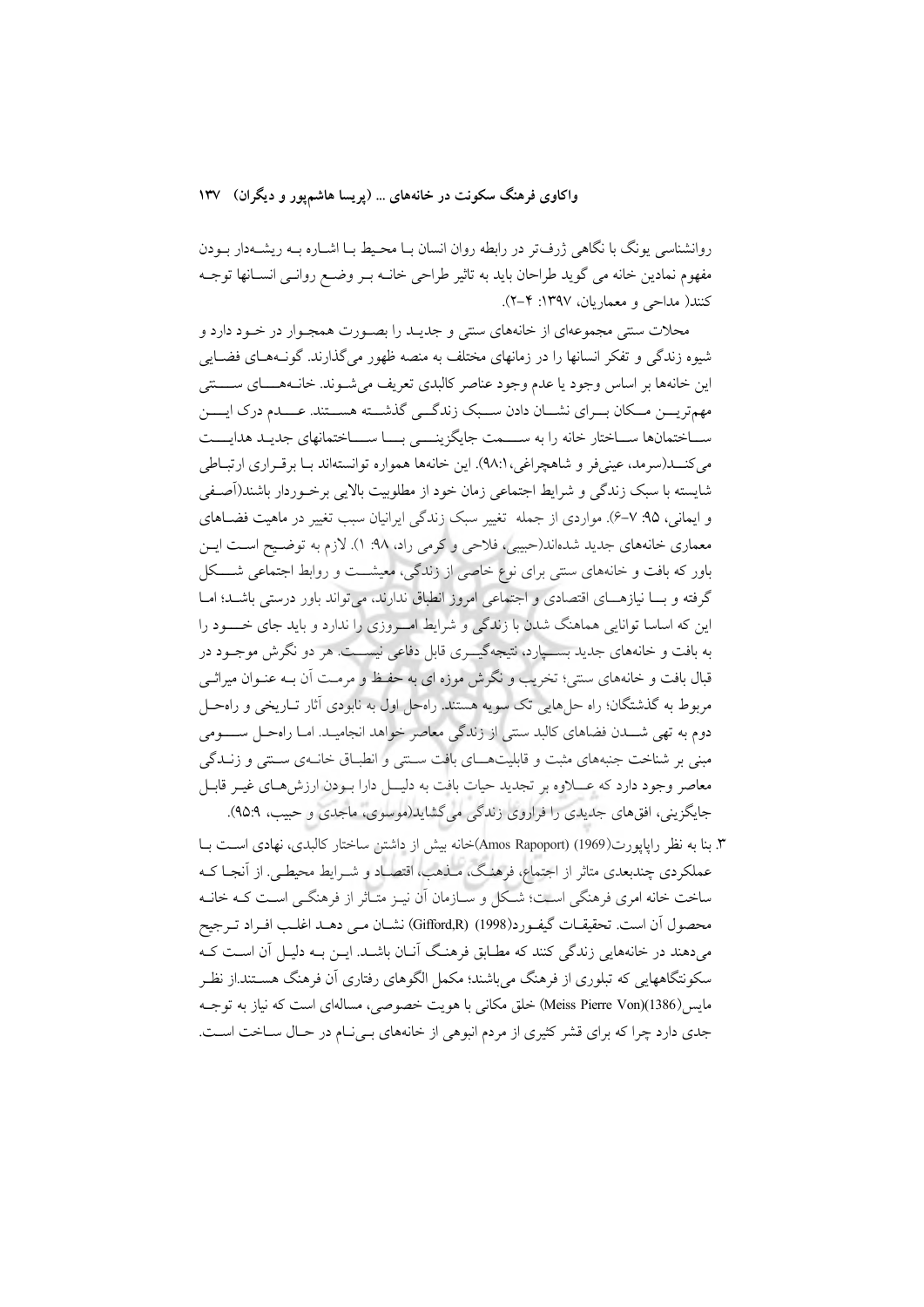كوير مباركوس (Cooper.Marcos) (1382) در مقاليه خانيه نمباد خويشتن ببا استفاده از نظريبات روانشناسی یونگ با نگاهی ژرفتر در رابطه روان انسان بـا محـیط بـا اشــاره بــه ریشــهدار بــودن مفهوم نمادین خانه می گوید طراحان باید به تاثیر طراحی خانــه بــر وضــع روانــی انســانها توجــه کنند( مداحی و معماریان، ۱۳۹۷: ۲–۲).

- ۴. در مجموع تعداد ۹ خانه تاریخی در این محله وجود دارند. از جمله خانه شربت اوغلی کـه بنیـاد ایرانشناسی است و خانه سرخهای که در فهرست آثار ملی ثبت شده است.
- ۵. عمر مفيد براي هر واحد مسكوني را ۲۵ سـال مـي دانند(رضـايي و احمـدي، ۱۳۹۹: ۳۳) در ايـن شاخص قدمت بنا به سه قسمت بین یک سال تا ده سال قدمت، بین ده تا بیست سـال و بـیش از بيست سال عمر بنا تقسيم شدهاند. واحدهاى مسكونى نوساز حداكثر ده ساله هستند، واحدهاى مسکونی دارای عمر متوسط، قدمتی بین ده تا بیست سال دارنـد، و واحـدهای مسـکونی کهنـه و قديمي داراي قدمت بيش از بيست سال هستند(همان).

#### كتابنامه

- أذر، علی و حسینزاده دلیر کـریم.(۱۳۸۷). «سـازماندهی و بهسـازی محــلات ســنتی بــا اســتفاده از رویکرد شهرسازی جدید. نمونه موردی: محلهی سـرخاب تبریـز». *مجلـه جغرافیـا و توسـعهی*  $11V-149.$   $(11)$   $(242V$ آصفي، مازيار و ايماني، الناز. (١٣٩۵). «باز تعريف الگوهاي طراحي مسكن مطلوب ايراني-اسلامي معاصر با ارزیابی کیفی خانههای سنتی». *پژوهشهای معماری اسلامی*. ۱۱/۴). ۷۵-۵۶. اصلانیان، یاشار؛ ذبیحی، حسین و رهبری مـنش، کمـال.(۱۳۹۶). «ارائه مدل مفهومی مطلوبیت سکونتگاه از طریق تحلیل دیدگاه پدیدارشناسان(نمونه موردی :چند مجتمع مسکونی در تبریز)». *مدیریت شهری.* ۱۶(۴۷). ۶۵۲–۶۳۹. انصاری، حمیدرضا.(۱۳۹۴). «ارزیابی و تحلیل کارکردیذیری طرحهـای معمـاری مسـکن در انـدازه کوچک (نمونه موردي: مجموعه پنجـاه هـزار واحـدي غـدير مسـکن مهـر)». *هنرهـاي زيبـا –* معماري و شهرسازي. ۲۰(۴). ۱۰۴–۹۵. ایلکا، شاهین؛ منصوری بهروز ؛ نصیرسلامی سیدمحمدرضا و صارمی سیدعلی|کبـر (۱۳۹۴). «تبیـین
- مفهوم مسکن و سکونت در رویکرد پدیدارشناسی و رهیافت پـارادایمهـای فرهنگــی زیســتی». مدیریت شبھری. ۱۴(۳۹). ۱۸۸–۱۶۵.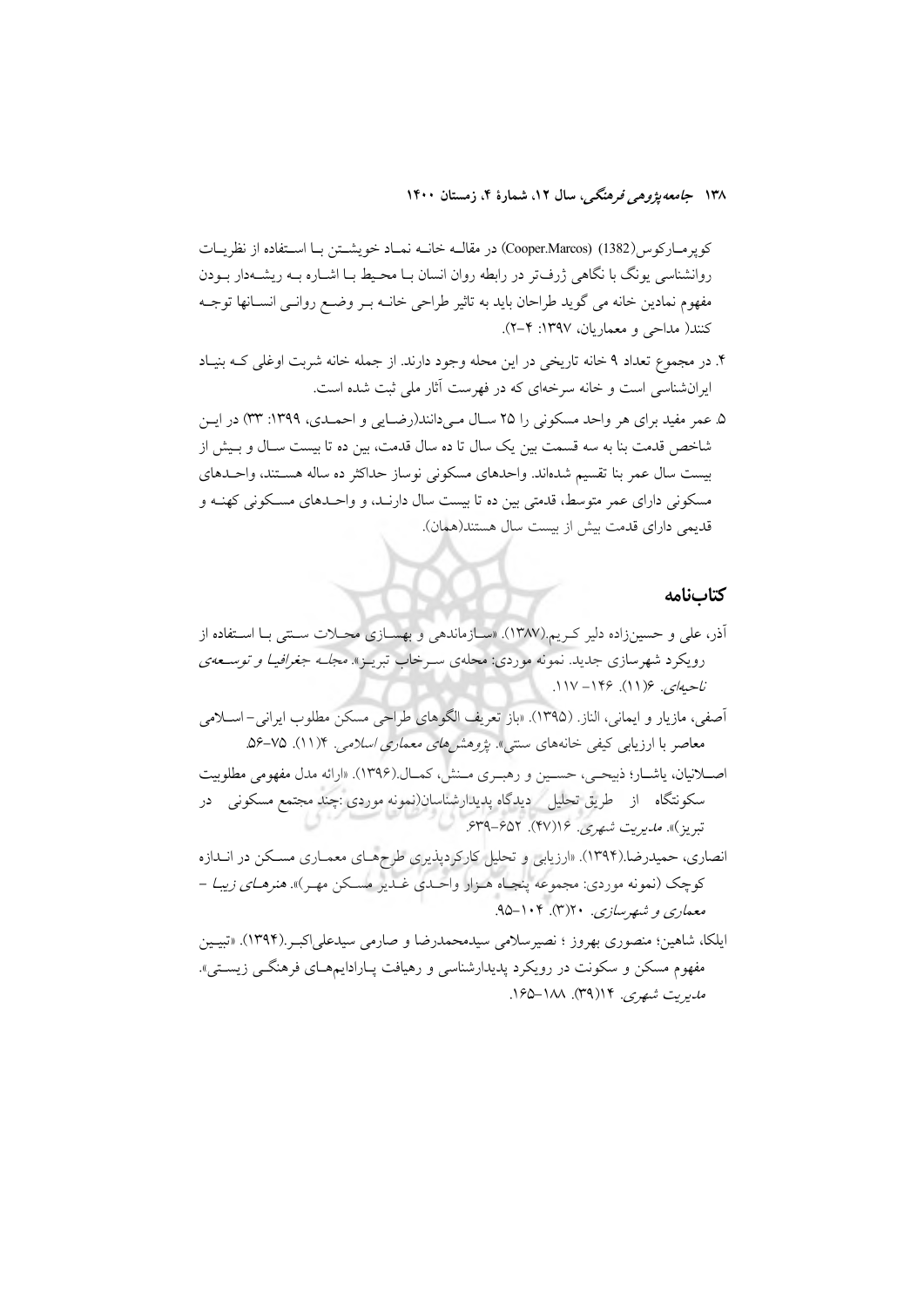بردي آنام ادنژاد، رحيم؛ ملكي، سعيد؛ رزمگير، فاطمه و كشتكار، لـــــبلا.(١٣٩٨). «تحليل ويژگي هاي یک محله سالم از دیدگاه شهروندان(نمونه موردی: محله ۳ شهر ایوان)»*. آمـــــــــایش محـــــــــط.*  $1 - YY (6)Y$ 

حبيبي، امين؛ فلاحي، الهام و كرمي راد، سينا. (١٣٩٨). «أمـوختن از گذشـته، كاربسـت نحـو فضـاي خانه عطروش و محتشم شیراز در تداوم حس تعلق مکان ویلاهـای معاصـر». *نشـریه معمـاری* اقلیم گرم و خشک. ۱۷(۱۰). ۲۲۹–۲۲۷.

خاكيور، براتعلي؛ شريفزاده اقــدم ابــراهيم و شــيخي عبدالــه.(١٣٩٧). «ارزيــابي عملكــرد مــديريت شهری در پایداری اجتماعی-فرهنگی محلات شهر پیرانشهر». *مطالعات جامعهشناختی شـهری*.  $\Lambda(XY)$ ,  $\gamma$   $\gamma$   $\gamma$ 

خستو، مریم و فرح حبیب.(۱۳۹۵). «رویکردی تحلیلی به تأثیر کالبد شهر بـر فرهنـگ بـا تأکیــد بــر بافت شهری(مطالعه موردی: شهر قزوین)». *مطالعات شهر ایرانی اسلامی.* ۷(۲۶). ۴۲-۳۱.

ذاکر حقیقی، کیانوش و اَصفی مقدس، علی.(۱۳۹۷). «ارزیابی کیفیت زنـدگی در محــلات ســنتی بــا استفاده از تکنیک رگرسیون چندمتغیره(مطالعه موردی: محلــه کلپــا همــدان)». *فصــلنامه علــوم و* تكنولوژي محيط زيست. دوره ٢٠.

- د اپایو دت، آموس .(۱۳۸۸). *انسان شناسی مسکن (*تر جمه خسرو افضــلبان). تهـران: انتشــارات کســری. چاب اول.
- رحیمی، لیلا و کرمی، اسلام.(۱۳۹۸). «ارزیابی عوامل مؤثر بر ادراک ساکنان از کیفیـتهـای محیطـی محله مطالعه موردی: کوی گلشهر و پرواز تبریز». *مطالعات شهری*. ۰(۳۰). ۴۰-۲۹.

رضایی آدریانی، سهیلا؛ احمدی، حسن(۱۳۹۹). تحلیل و ارزیابی شاخصهای کمـی و کیفـی مسـکن در شهرستانهای استان اصفهان. آمایش محیط، دوره ی ۱۳، شماره ی ۴۹. ص ۳۱و ۳۳.

زرافشان، عطااله؛ پورمحمدي، محمدرضا؛ نصيري، اسماعيل و موســي كـاظمى، سـيدمهدي.(١٣٩٩). «بررسی تطبیقی محلات انسان.محور با تاکید بر مولفههـای پیـاده محـوری و اخــتلاط کــاربری اراضی( نمونه موردی: بافت های سنتی، مدرن و خودرو کلانشهر تبریز)». *نشریه علمی جغرافیـا* و برنامه ریزی. ۲۴( ۷۱). ۱۷۹-۱۷۳.

- زمانزاده دربان، زمزم(۱۳۹۶). «سنخيت شناسي عوامل تأثير گذار بر «هويـت و حـس مكــان» در ســير تحول «نظريه محله» با رويكرد فراتحليل». *مديريت شهري. ۱۶*(۴۸). ۸۶–۶۵.
- زماني، بهادر و شمس، سارا.(۱۳۹۳). «ضرورت اتخاذ رويكرد محلهمبنا در احياي بافتهاي تـاريخي شهرها». نشیریه معم*اری و شهرسازی هفت شهر*. ۱۴۵۴ و ۴۶). ۷۲–۹۳.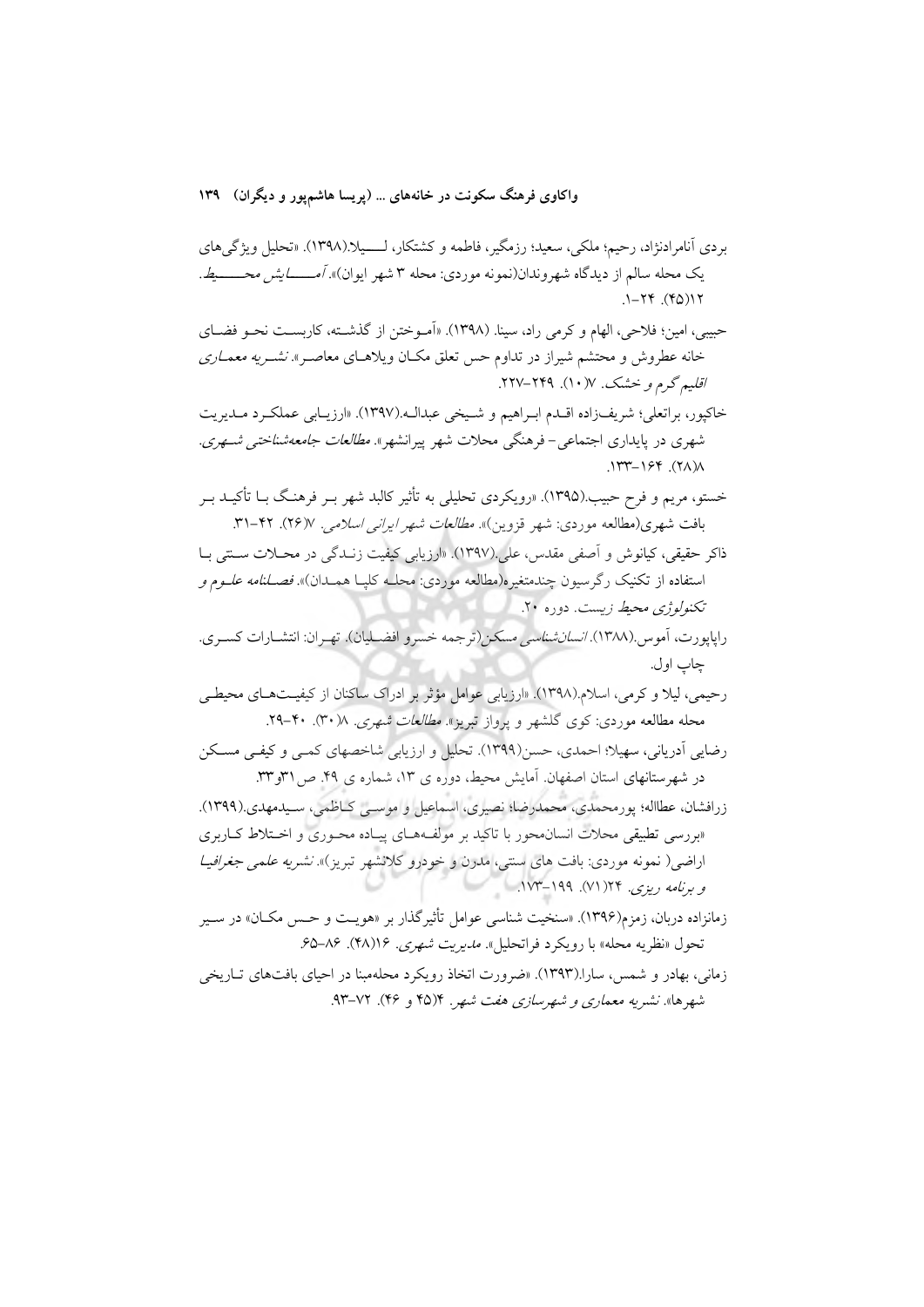۱۴۰ ج*امعه پژوه<sub>ی</sub> فرهنگی،* سال ۱۲، شمارهٔ ۴، زمستان ۱۴۰۰

- طاهریسرمد، فائزه؛ عینی فر، علیرضا و شاهچراغی، آزاده. (۱۳۹۸). «مقایسه تطبیقـی گونــه شناســی سازمان فضایی و عناصر کالبدی دورههای قاجـار و پهلـوی خانـههـای سـنتی شـهر کرمانشـاه». پژوهش های باستان شناسی ایران. ۱۳۳۹). ۱۴۸-۱۴۹.
- عبدالهزاده، مهسا و ارژمند، محمود.(۱۳۹۱). «در جست وجوی ویژگی هـای خانـهٔ ایرانـی (بـر مینـای بررسی شیوهٔ زندگی در خانههای سنتی شیراز)». *مطالعـات شـهر ایرانـی اسـلامی*. ۱۲۲.(۱۰).
- على محمــدي، فرزانــه؛ بمانيــان، محمدرضــا و يــور فــتح الــه، مائــده. (١٣٩۴). «بررسي تطبيقي تأثير تغییرات فرهنگی بر محرمیت در ورودی خانههای سنتی دوره قاجاریه(نمونه: خانــههــای ســنتی قزوین)». *مطالعات میان فرهنگی. ۱*۱(۲۷). ۱۴۰–۱۱۵.
- محمدیزاده، غلامحسین. (۱۳۹۵). «تحلیل شناخت مفهوم سکونت و مسکن در جغرافیـای محیطـی با تاکید بر بازخوانش نظریه فرهنگگرایی آموس راپاپورت». *مــاریت شــهری*. ۱۴(۴۲). ۴۰۲–  $Y^{\varphi}$
- مداحي، مهدي و معماريان، غلامحسين (١٣٩٧). «خيوانش پيونيد سيازمان فضيايي خانيه و شيوه زندگی در معماری بومی(مطالعه موردی: شـهر بشـرویه)». مسـکن *و محـیط روسـتا. ۱۶*۴)۳۷).  $99 - \Lambda$ ۴
- مدنی پور، علی(۱۳۸۷). *فضاهای عمومی و خصوصی شه*ر(ترجمه فرشاد نوریان). شـرکت پـردازش و برنامەریزی شهری تهران.
- موسوي، ميرسعيد؛ ماجدي، حميد و حبيب، فرح. (١٣٩۵). «بازشناسي ويژگيهاي كالبـدي- فضـايي بافت قدیم شهر در ایران*». هویت شه*ر. ۱۰(۲۸). ۲۸–۱۹.
- میرسجادی، امیر و فرکیش، هیرو. (۱۳۹۵). «ارزیابی الگوها و شناخت فاکتورهای کالبلدی تاثیرگذار در معماری خانههای تاریخی نیشابور جهت دست یابی به راهکارهای طراحی و الگـوی سـاخت منازل در بافت مسکونی سنتی». *یژوهش های معماری اسلامی*. ۱۳/۴). ۹۲–۷۲.
- نژادابراهیمی، احد و نژداغی نسترن.(۱۳۹۷). «بازآفرینی شهری اجتماع محـور از طریــق آمــوزش بــر اسـاس فلسـفهي رئاليسـم اسـلامي در بافـت تـاريخي محلـهي سـرخاب تبريـز». *يــژوهش و*  $(100 - 10)$ برنامەدېزى شەرى. 9(۳۵). ۱۵۰–۱۳۹.
- نژداغی، نسترن(۱۳۹۸). *بازآفرینی شهری اجتماعهحور از طریق آموزش مبتنی بـر اندیشـهی اس*ـلا*می در بافت تاریخی محله سرخاب تبریز (*رساله دکتری). دانشکدهی معماری و شهرسازی. دانشگاه هنر اسلامی تبریز.